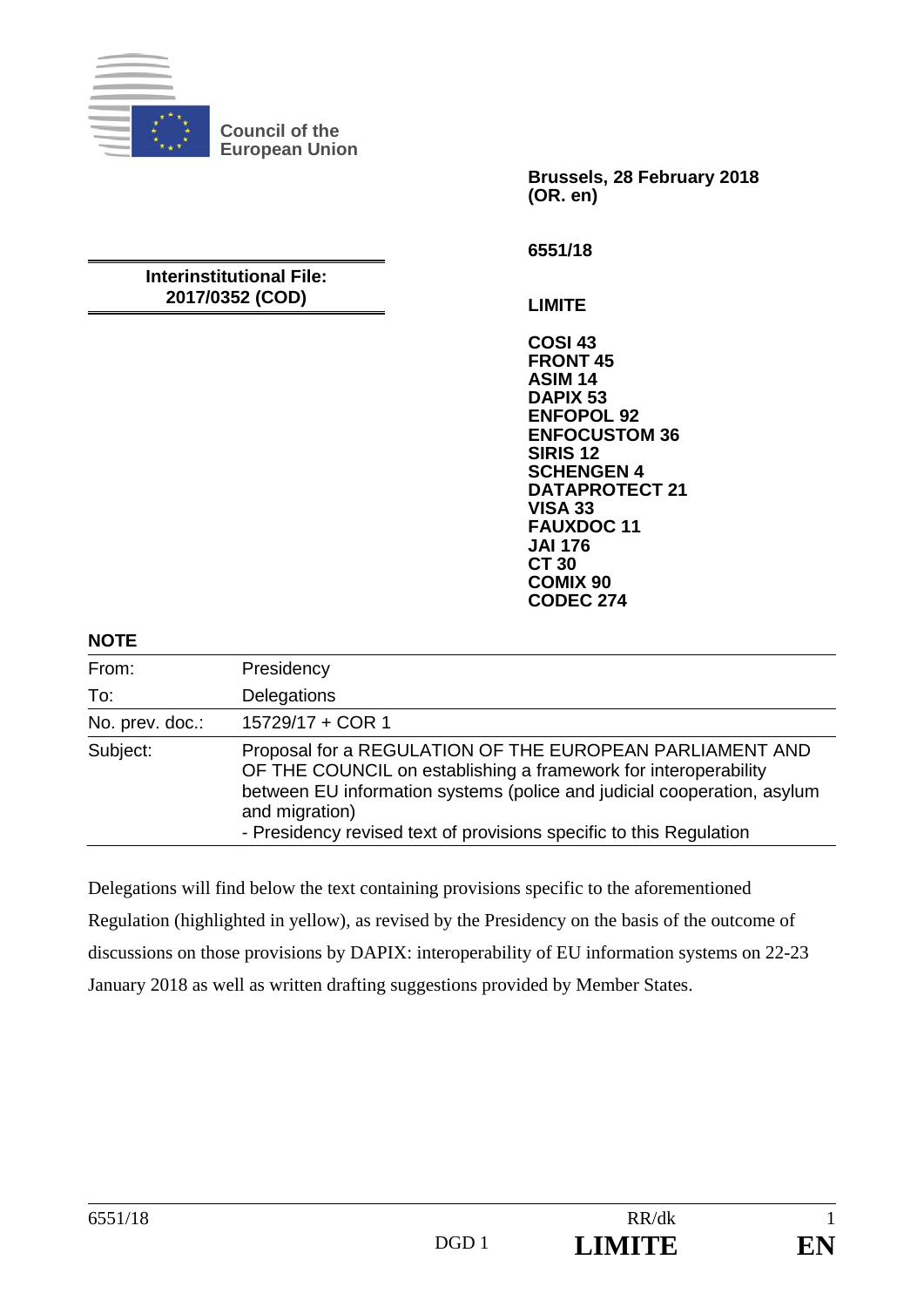Changes to the Commission proposal are marked in *bold italics* and strikethrough.

Delegations are invited to note that only provisions highlighted in yellow have been amended in this document. The provisions which are common to both interoperability Regulations and which have already been amended in the Regulation relating to borders and visa would be reproduced in this Regulation at a later stage.

Delegations are also invited to note that corresponding recitals will be adjusted at a later stage.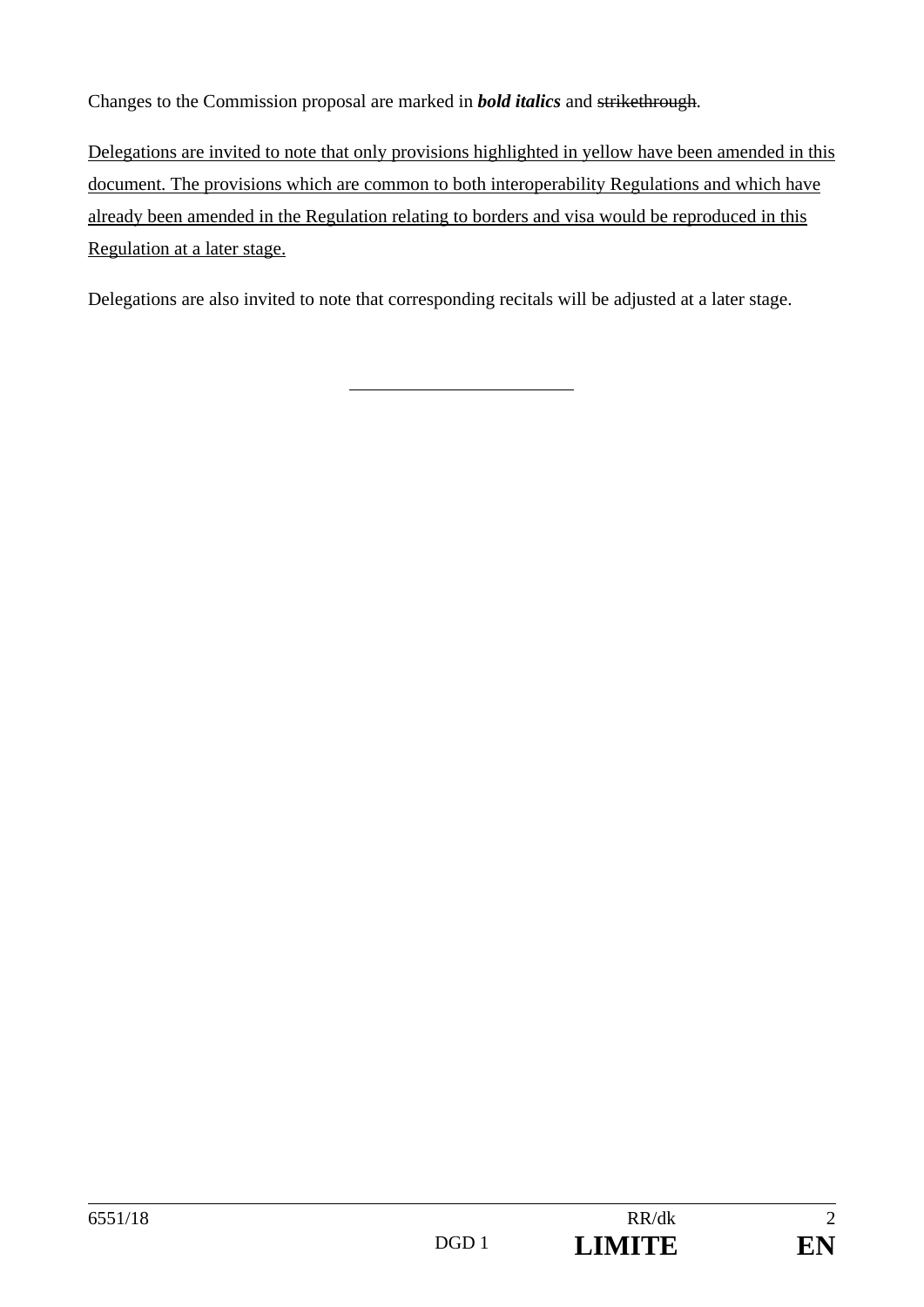### 2017/0352 (COD)

Proposal for a

### **REGULATION OF THE EUROPEAN PARLIAMENT AND OF THE COUNCIL**

## **on establishing a framework for interoperability between EU information systems (police and judicial cooperation, asylum and migration)**

(…)

#### **CHAPTER I General provisions**

## *Article 1*

### *Subject matter*

1. This Regulation, together with [Regulation 2018/xx on interoperability **borders and visa**], establishes a framework to ensure the interoperability between the Entry/Exit System (EES), the Visa Information System (VIS), [the European Travel Information and Authorisation System (ETIAS)], Eurodac, the Schengen Information System (SIS), and [the European Criminal Records Information System for third-country nationals (ECRIS-TCN)] in order for those systems and data to supplement each other.

 $(\ldots)$ 

# *Article 3*

## *Scope*

- 1. This Regulation applies to **Eurodac**, the Schengen Information System (SIS) and [the European Criminal Records Information System for third-country nationals (ECRIS-TCN)].
- 2. This Regulation also applies to the Europol data to the extent of enabling querying it simultaneously to the EU information systems referred to in paragraph 1 in accordance with Union law.
- 3. This Regulation applies to persons in respect of whom personal data may be processed in the EU information systems referred to in paragraph 1 and in the Europol data referred to in paragraph 2.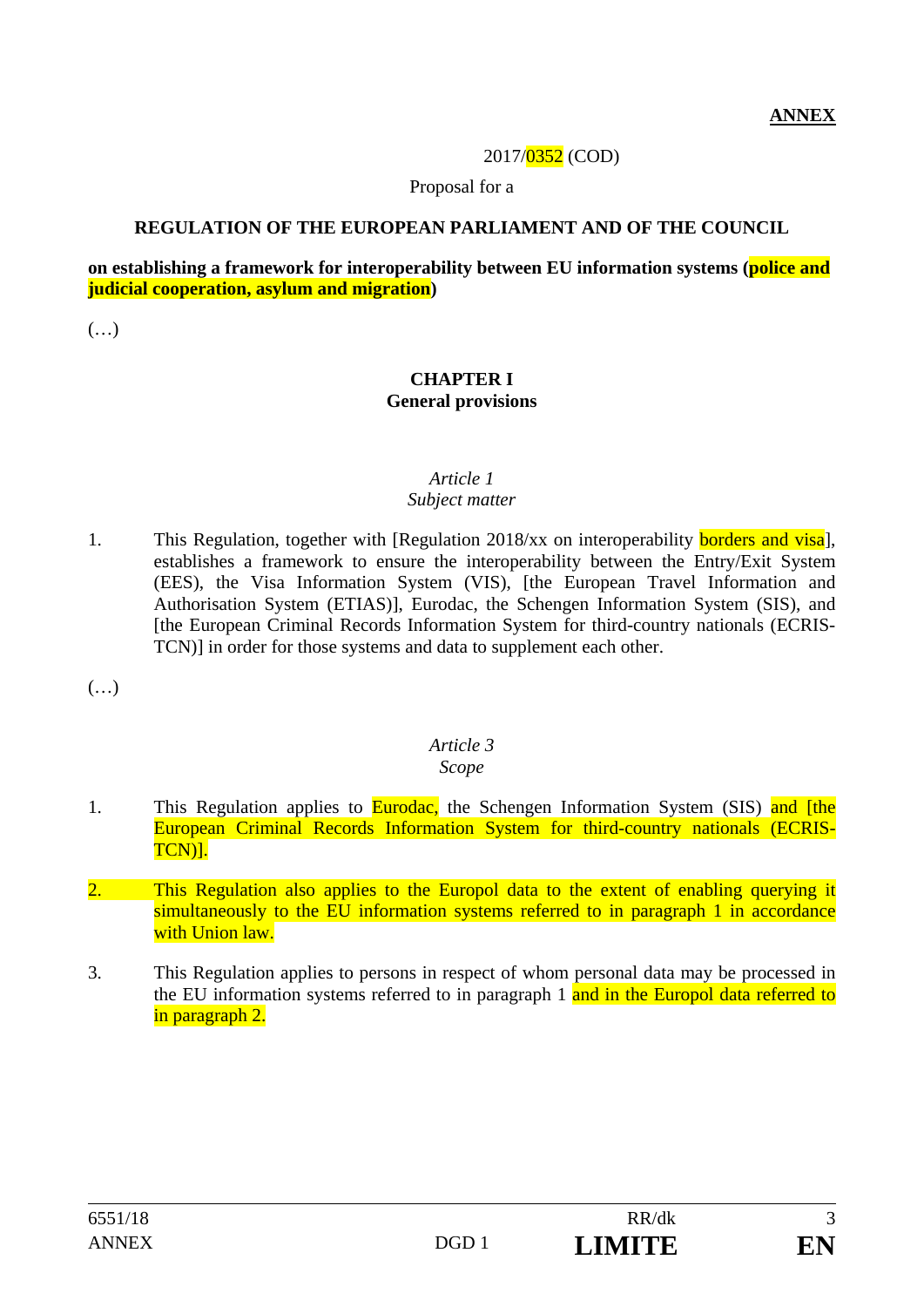## **CHAPTER II European Search Portal**

(…)

#### *Article 7 Use of the European search portal*

- 1. The use of the ESP shall be reserved to the Member State authorities and EU bodies having access to the EES*, [the ETIAS], the VIS, the SIS, Eurodac and [the ECRIS-TCN system], to the CIR and the multiple-identity detector as well as the Europol data and the Interpol databases* in accordance with Union or national law governing such access.
- 2. The authorities referred to in paragraph 1 shall use the ESP to search data related to persons or their travel documents in the central systems of **Eurodac** and [the **ECRIS-TCN** system] in accordance with their access rights under Union and national law. They shall also use the ESP to query the CIR in accordance with their access rights under this Regulation for the purposes referred to in Articles 20, 21 and 22.
- 3. The Member State authorities referred to in paragraph 1 may use the ESP to search data related to persons or their travel documents in the Central SIS referred to in the [Regulation on SIS in the field of border checks and of the Regulation on SIS in the field of law enforcement]. Access to the Central SIS via the ESP shall be established through the national system (N.SIS) of each Member State in accordance with [Article 4(2) of the Regulation on SIS in the field of border checks and of the Regulation on SIS in the field of law enforcement].
- 4. The EU bodies shall use the ESP to search data related to persons or their travel documents in the Central SIS.
- 5. The authorities referred to in paragraph 1 may use the ESP to search data related to persons or their travel documents in the **Europol data** in accordance with their access rights under Union and national law.

 $(\ldots)$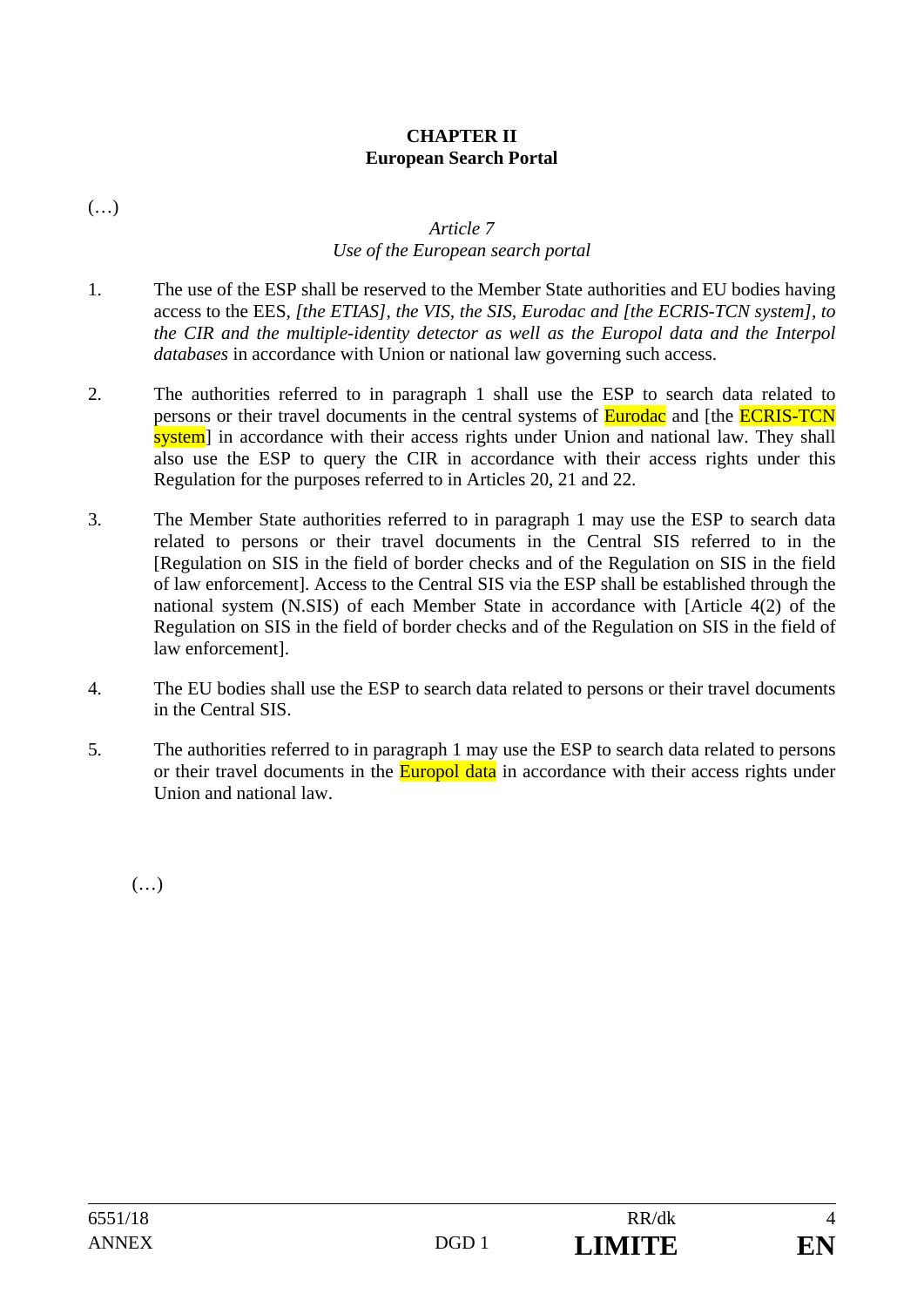#### *Article 10 Keeping of logs*

- 1. Without prejudice to [Article 39 of the Eurodac Regulation], [Articles 12 and 18 of the Regulation on SIS in the field of law enforcement], *[Article 13 of the Regulation on SIS in the field of illegal return]*, [Article 29 of the ECRIS-TCN Regulation] and Article 40 of Regulation (EU) 2016/794, eu-LISA shall keep logs of all data processing operations within the ESP. Those logs shall include, in particular, the following:
	- (a) the Member State authority *or EU body* and the individual user of the ESP, including the ESP profile used as referred to in Article 8
	- (b) the date and time of the query;
	- (c) the EU information systems and the  $\frac{Furopol data}{\text{queried}}$ ;
	- (d) in accordance with national rules or with Regulation (EU) 2016/794 or, when applicable, Regulation (EU) 45/2001, the identifying mark of the person who carried out the query.
- 2. The logs may be used only for data protection monitoring, including checking the admissibility of a query and the lawfulness of data processing, and for ensuring data security pursuant to Article 42. Those logs shall be protected by appropriate measures against unauthorised access and erased one year after their creation, unless they are required for monitoring procedures that have already begun.
- (…)

## **CHAPTER III Shared Biometric Matching Service**

(…)

# *Article 13*

# *Data stored in the shared biometric matching service*

- 1. The shared BMS shall store the biometric templates that it shall obtain from the following biometric data:
	- (a) the data referred to in Article  $16(1)(d)$  and Article 17(1)(b) and (c) of Regulation (EU) 2017/2226;
	- (b) the data referred to in Article 9(6) of Regulation (EC) No 767/2008;
	- (c) [the data referred to in Article  $20(2)(w)$  and (x) of the Regulation on SIS in the field of border checks;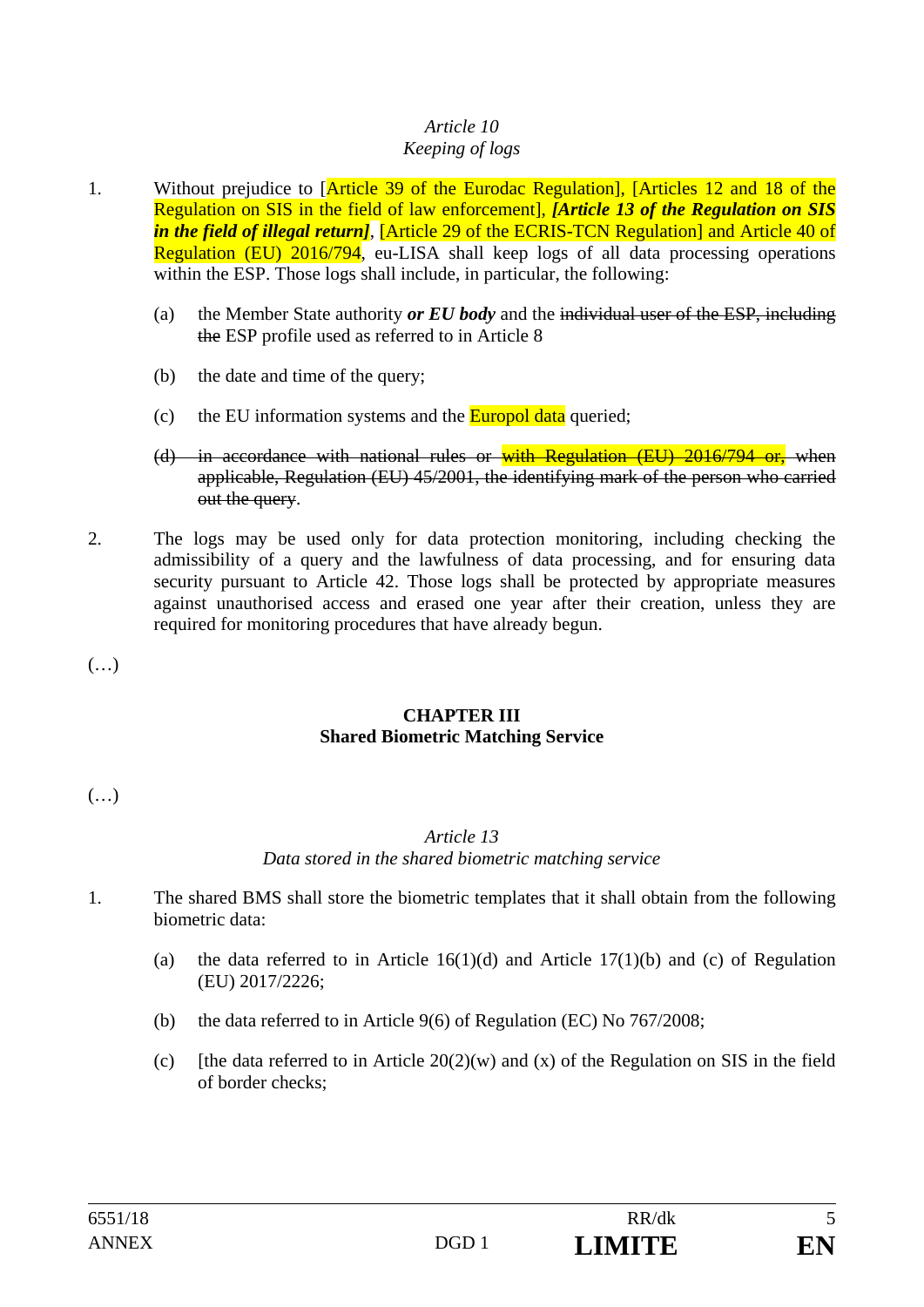- (d) the data referred to in Article  $20(3)(w)$  and (x) of the Regulation on SIS in the field of law enforcement;
- (e) the data referred to in Article 4(3)(t) and (u) of the Regulation on SIS in the field of illegal return];
- (f) [the data referred to in Article 13(a) of the Eurodac Regulation;]
- (g) [the data referred to in Article  $5(1)(b)$  and Article  $5(2)$  of the ECRIS-TCN Regulation.]
- 2. The shared BMS shall include in each biometric template a reference to the information systems in which the corresponding biometric data is stored.
- 3. Biometric templates shall only be entered in the shared BMS following an automated quality check of the biometric data added to one of the information systems performed by the shared BMS to ascertain the fulfilment of a minimum data quality standard.
- 4. The storage of the data referred to in paragraph 1 shall meet the quality standards referred to in Article 37(2).

(…)

## *Article 16 Keeping of logs*

- 1. Without prejudice to [Article 39 of the Eurodac Regulation], [Article 12 and 18 of the Regulation on SIS in the field of law enforcement] and [Article 29 of the ECRIS-TCN Regulation, eu-LISA shall keep logs of all data processing operations within the shared BMS. Those logs shall include, in particular, the following:
	- (a) the history related to the creation and storage of biometric templates;
	- (b) a reference to the EU information systems queried with the biometric templates stored in the shared BMS;
	- (c) the date and time of the query;
	- (d) the type of biometric data used to launch the query;
	- (e) the length of the query;
	- (f) the results of the query and date and time of the result;
	- (g) in accordance with national rules or with Regulation (EU)  $2016/794$  or, when applicable, Regulation (EU) 45/2001, the identifying mark of the person who carried out the query.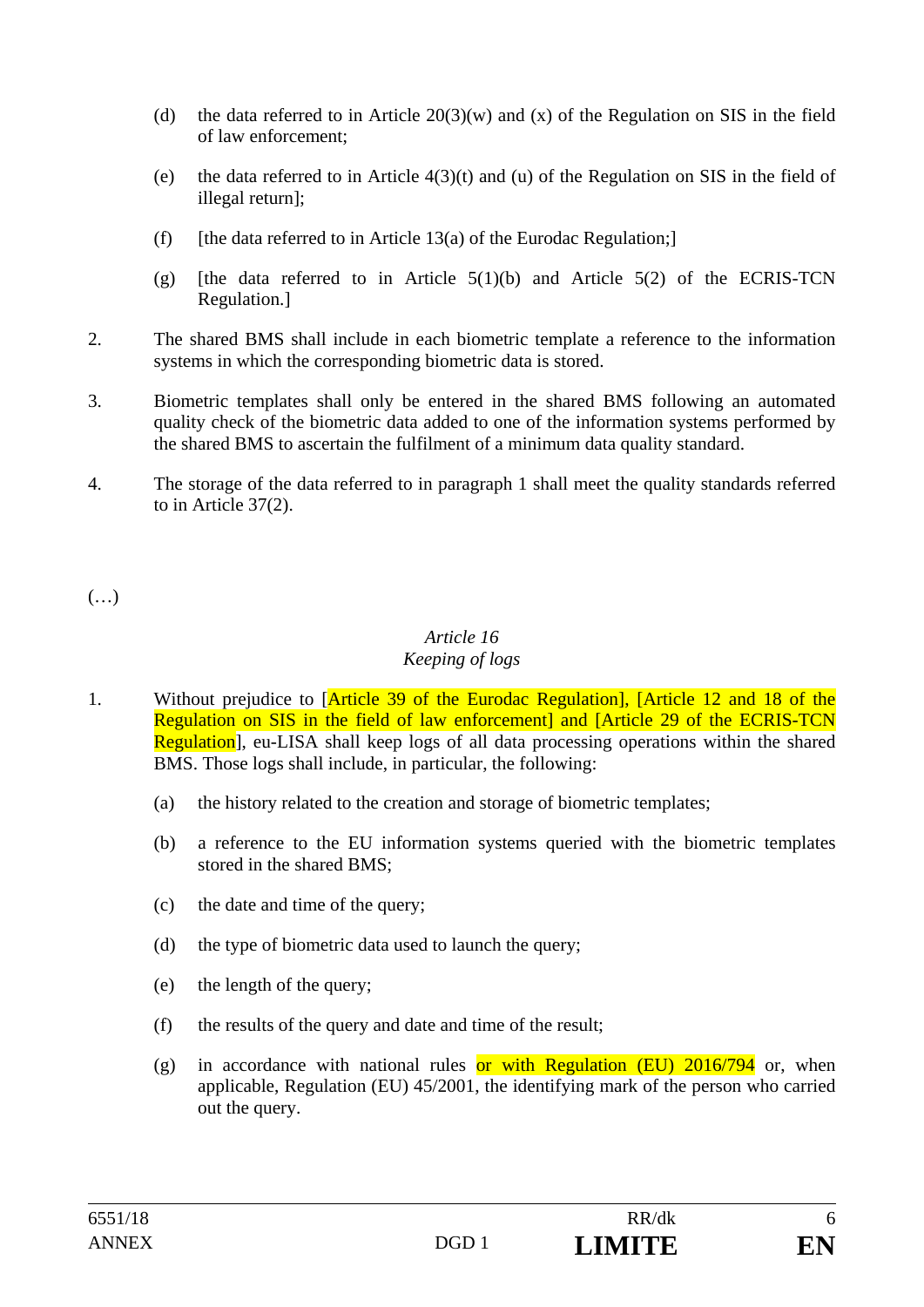2. The logs may be used only for data protection monitoring, including checking the admissibility of a query and the lawfulness of data processing, and for ensuring data security pursuant to Article 42. Those logs shall be protected by appropriate measures against unauthorised access and erased one year after their creation, unless they are required for monitoring procedures that have already begun. The logs referred to in paragraph 1(a) shall be erased once the data is erased.

# **CHAPTER IV Common Identity Repository**

 $(\ldots)$ 

## *Article 18 The common identity repository data*

1. The CIR shall store the following data – logically separated – according to the information system from which the data was originated:

 $(a)$  (not applicable);

(not applicable);

 $(c)$  (not applicable);

- (d) [the data referred to in Article  $I2(2)(a)$  to (e), (g) and (h), Article  $13(2)(a)$  to (e), (g) and (h) *and Article 14(2)(a) to (e), (g) and (h)* of the [Eurodac Regulation;]
- (e) Ithe data referred to in Article  $5(1)(b)$  and  $5(2)$  and the following data of Article 5(1)(a) of the ECRIS-TCN Regulation: surname or family name; first name(s) (given name(s)); sex; date of birth; place and country of birth; nationality or nationalities; gender and where applicable previous names, pseudonyms(s) and/or alias name(s).]
- 2. For each set of data referred to in paragraph 1, the CIR shall include a reference to the information systems to which the data belongs.
- 3. The storage of the data referred to in paragraph 1 shall meet the quality standards referred to in Article 37(2).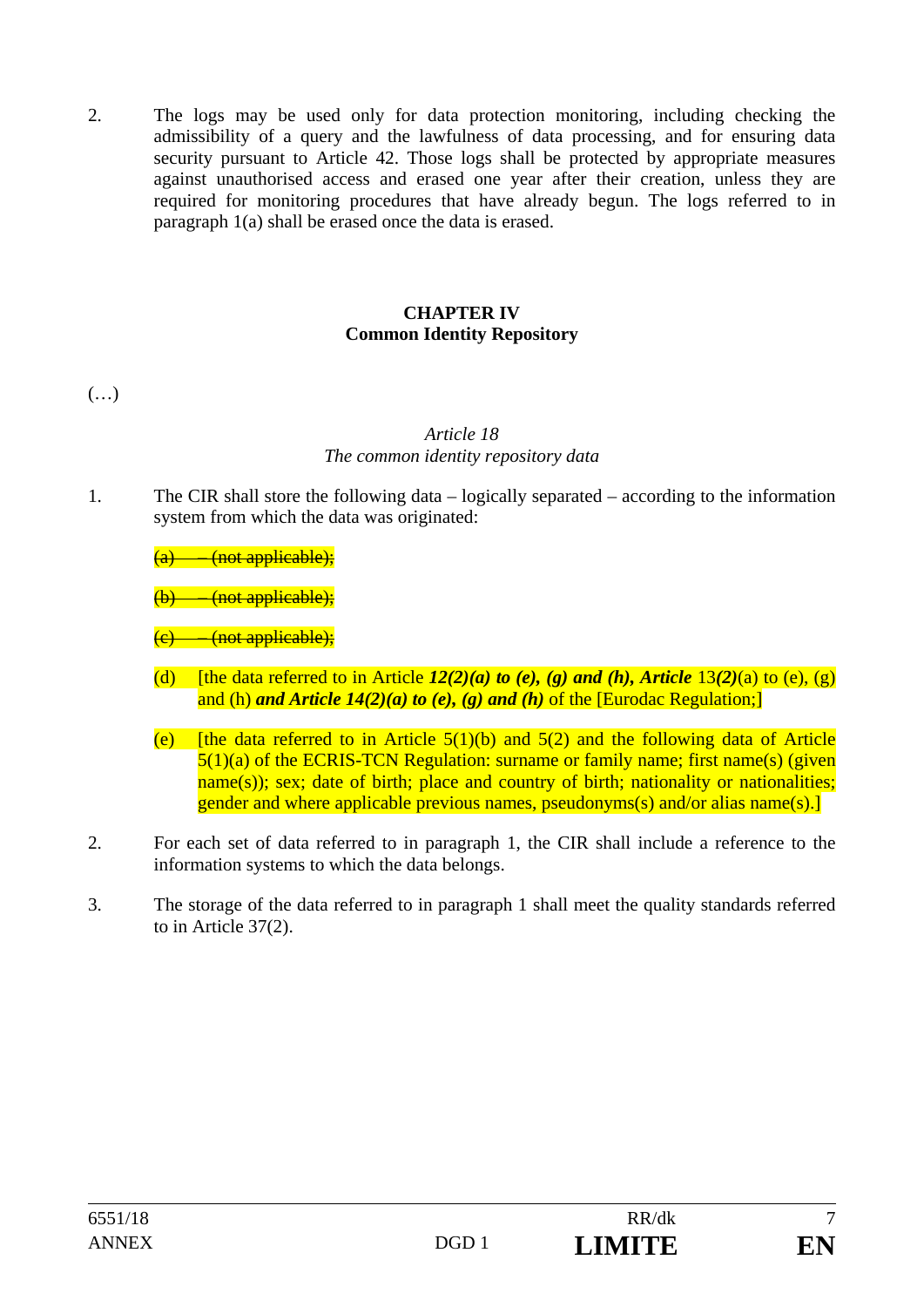### *Article 19*

*Adding, amending and deleting data in the common identity repository* 

- 1. Where data is added, amended or deleted in **Eurodac or [the ECRIS-TCN system]**, the data referred to in Article 18 stored in the individual file of the CIR shall be added, amended or deleted accordingly in an automated manner.
- 2. Where the multiple-identity detector creates a white or red link in accordance with Articles 32 and 33 between the data of two or more of the EU information systems constituting the CIR, instead of creating a new individual file, the CIR shall add the new data to the individual file of the linked data.

(…)

## *Article 22*

## *Querying the common identity repository for law enforcement purposes*

- 1. For the purposes of preventing, detecting and investigating terrorist offences or other serious criminal offences in a specific case and in order to obtain information on whether data on a specific person is present in **Eurodac**, the Member State designated authorities and Europol may consult the CIR.
- 2. Member State designated authorities and Europol shall not be entitled to consult data belonging to [the ECRIS-TCN] when consulting the CIR for the purposes listed in paragraph 1.
- 3. Where, in reply to a query the CIR indicates data on that person is present in **Eurodac** the CIR shall provide to Member States' designated authorities and Europol a reply in the form of a reference indicating which of the information systems contains matching data referred to in Article 18(2). The CIR shall reply in such a way that the security of the data is not compromised.
- 4. Full access to the data contained in the EU information systems for the purposes of preventing, detecting and investigating terrorist offences or other serious criminal offences remains subject to the conditions and procedures laid down in the respective legislative instruments governing such access.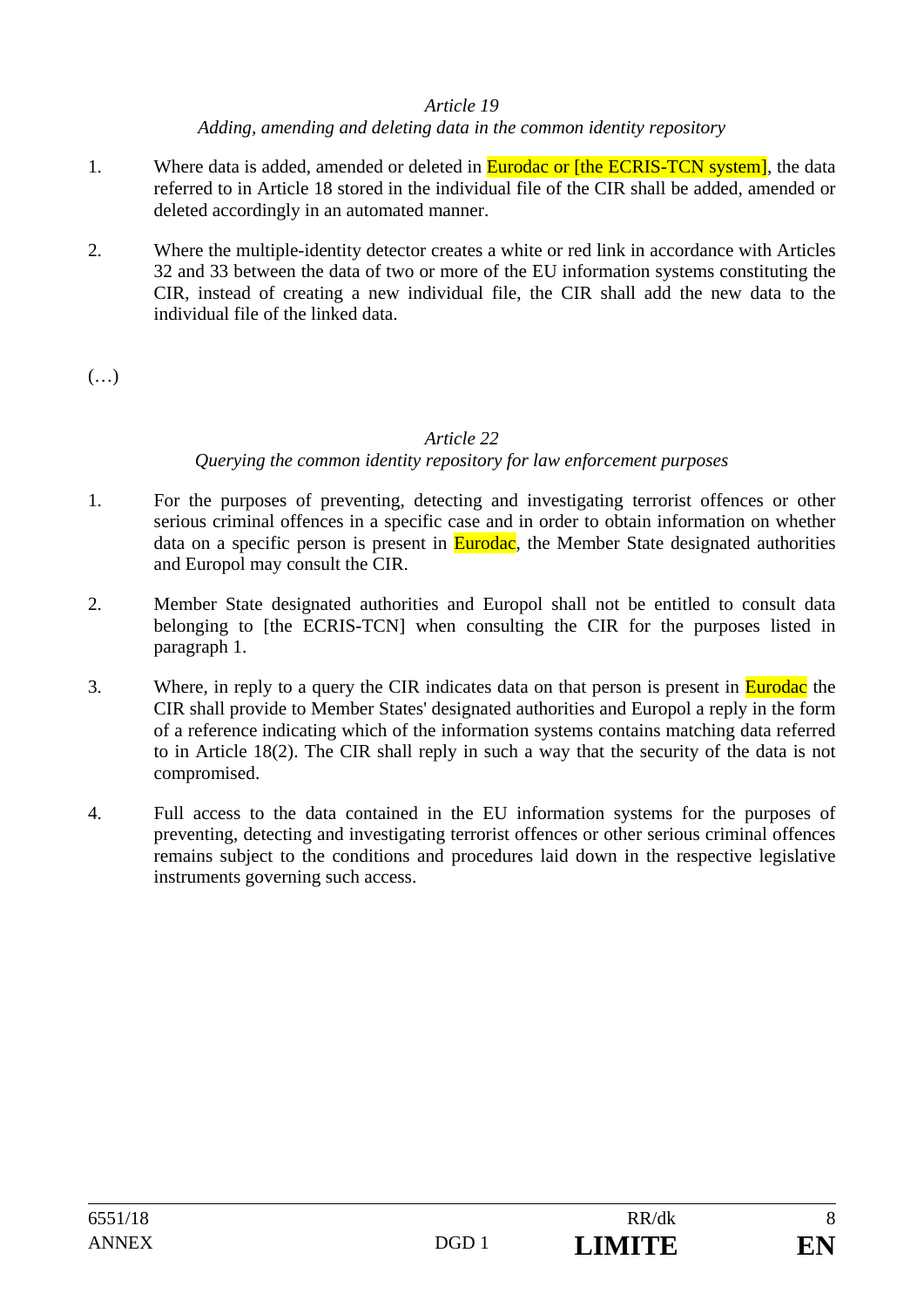#### *Article 23*

#### *Data retention in the common identity repository*

- 1. The data referred to in Article 18(1) and (2) shall be deleted from the CIR in accordance with the data retention provisions of [the **Eurodac** Regulation] and [the **ECRIS-TCN** Regulation] respectively.
- 2. The individual file shall be stored in the CIR for as long as the corresponding data is stored in at least one of the information systems whose data is contained in the CIR. The creation of a link shall not affect the retention period of each item of the linked data.

#### *Article 24 Keeping of logs*

1. Without prejudice to [Article 39 of the Eurodac Regulation] and [Article 29 of the ECRIS-TCN Regulation], eu-LISA shall keep logs of all data processing operations within the CIR in accordance with paragraphs 2, 3 and 4.

 $(\ldots)$ 

# **CHAPTER V Multiple-identity Detector**

(…)

### *Article 26 Access to the multiple-identity detector*

1. For the purposes of the manual identity verification referred to in Article 29, access to the data referred to in Article 34 stored in the MID shall be granted to:

<del>– (not applicable);</del>

<del>- (not applicable);</del>

(not applicable);

- (d) the authorities competent to assess a request for international protection provided for in the Eurodac Regulation when assessing a new request for international protection;
- *(da) the authorities competent to collect the data of a third country national or stateless person apprehended in connection with the irregular crossing of an external border provided for in the Eurodac Regulation when creating or updating data in the Eurodac;*
- *(db) the authorities competent to collect the data of a third country national or stateless person found illegally staying in a Member State provided for in the Eurodac Regulation when creating or updating data in the Eurodac;*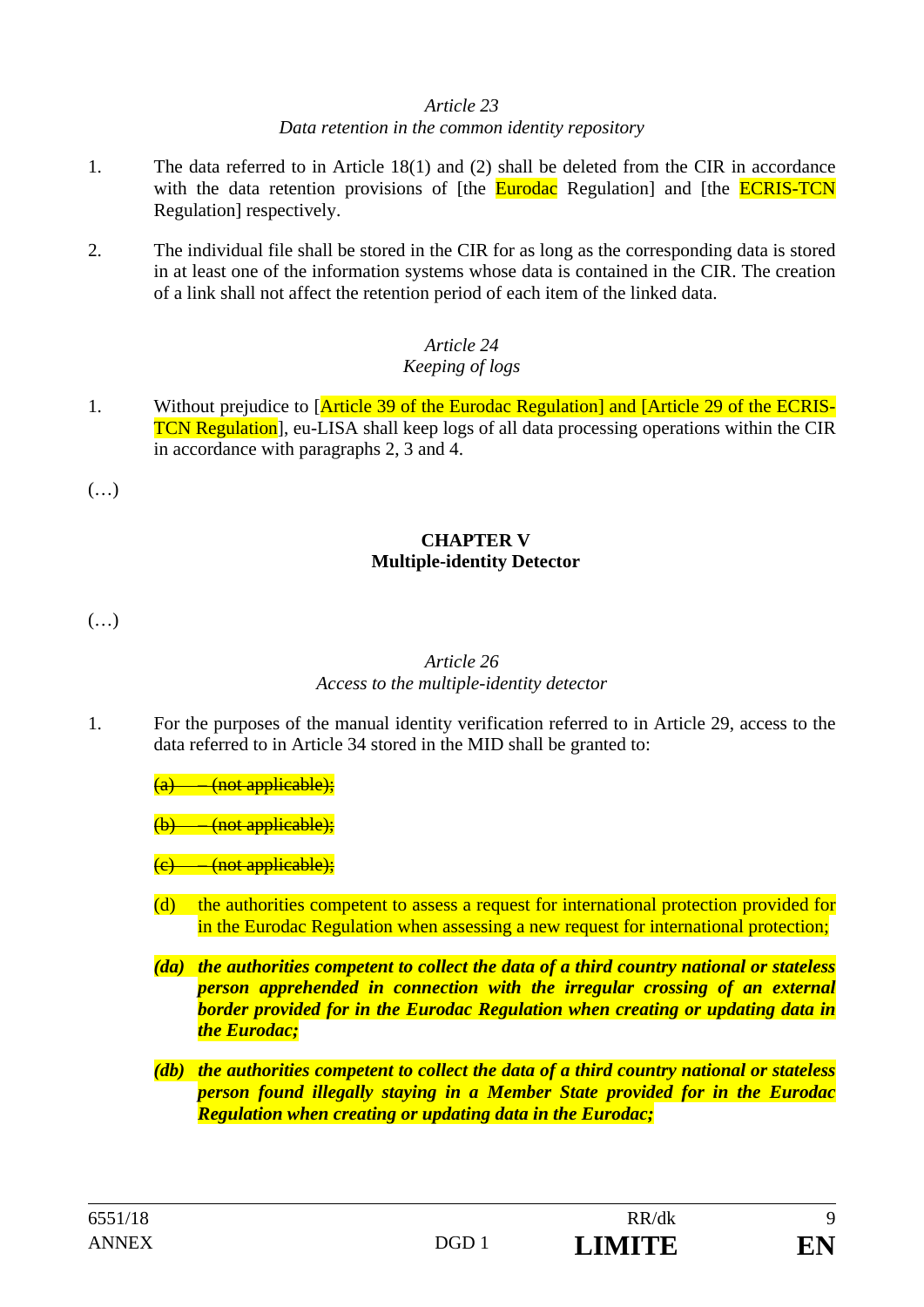- (e) the SIRENE Bureaux of the Member State creating a *or updating an alert in accordance with* [Regulation on SIS in the field of law enforcement or Regulation on SIS in the field of illegal return];
- $(f)$  [the central authorities of the convicting Member State when recording or updating data in the ECRIS-TCN system in accordance with Article 5 of the ECRIS-TCN Regulation.]
- 2. Member State authorities and EU bodies having access to at least one EU information system included in *the common identity repository or to the SIS* shall have access to the data referred to in Article 34(a) and (b) regarding any red links as referred to in Article 32.

## *Article 27 Multiple-identity detection*

- 1. A multiple-identity detection in the common identity repository and the SIS shall be launched where:
	- $(a)$  (not applicable);

<del>– (not applicable);</del>

- <del>(not applicable):</del>
- (d) [an application for international protection *data* is created *added* or updated *modified* in Eurodac in accordance with Articles 40 12, 13 or 14 of the Eurodac Regulation];
- (e) [an alert on a person is created or updated in the SIS in accordance with Chapters VI, VII, VIII and IX of the Regulation on SIS in the field of law enforcement and Article 3 of the Regulation on SIS in the field of illegal return];
- $(f)$  [a data record is created or updated in the ECRIS-TCN system in accordance with Article 5 of the ECRIS-TCN Regulation.]
- 2. Where the data contained within an information system as referred to in paragraph 1 contains biometric data, the common identity repository (CIR) and the Central-SIS shall use the shared biometric matching service (shared BMS) in order to perform the multipleidentity detection. The shared BMS shall compare the biometric templates obtained from any new biometric data to the biometric templates already contained in the shared BMS in order to verify whether or not data belonging to the same third-country national is already stored in the CIR or in the Central SIS.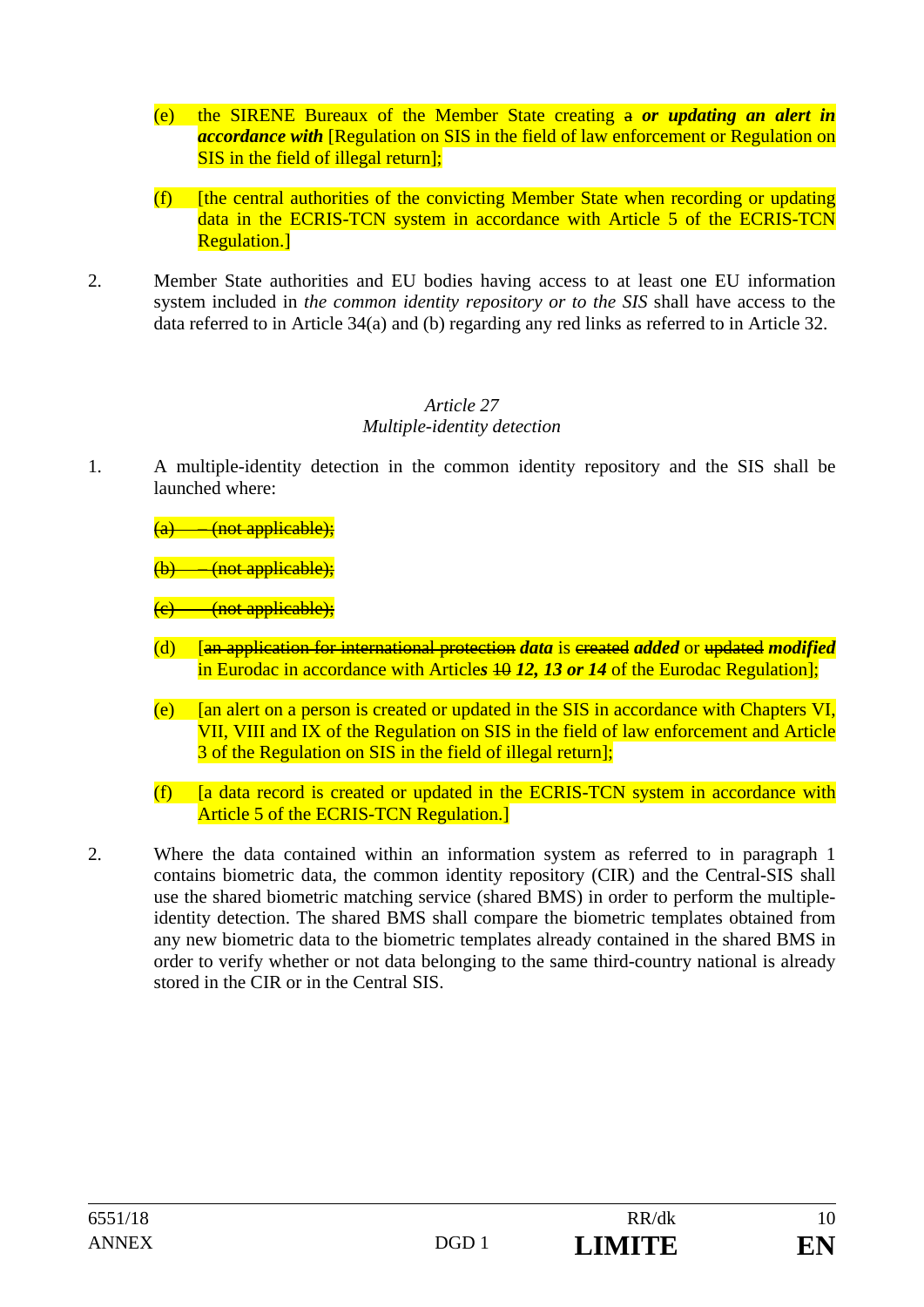3. In addition to the process referred to in paragraph 2, the CIR and the Central-SIS shall use the European search portal to search the data stored in the CIR and the Central-SIS using the following data:

 $(a)$  – (not applicable):

<del>(not applicable);</del>

- $(c)$  (not applicable);
- (d) [surname(s); forename(s); name(s) at birth, previously used names and aliases; date of birth, place of birth, nationality(ies) and sex as referred to in Article 12 of the Eurodac Regulation];

(not applicable);

- (f) [surname(s); forename(s); name(s) at birth, previously used names and aliases; date of birth, place of birth, nationality(ies) and sex as referred to in Article 20(3) of the Regulation on SIS in the field of law enforcement;]
- $(g)$  [surname(s); forename(s); name(s) at birth, previously used names and aliases; date of birth, place of birth, nationality(ies) and sex as referred to in Article 4 of the Regulation on SIS in the field of illegal return;]
- (h) [surname (family name); first name(s) (given names); date of birth, place of birth, nationality(ies) and gender as referred to in Article  $5(1)(a)$  of the ECRIS-TCN Regulation.]
- 4. The multiple-identity detection shall only be launched in order to compare data available in one information system with data available in other information systems.

(…)

### *Article 29 Manual verification of different identities*

1. Without prejudice to paragraph 2, the authority responsible for verification of different identities shall be:

 $(a)$  – (not applicable);

 $(b)$  (not applicable);

 $(c)$  (not applicable);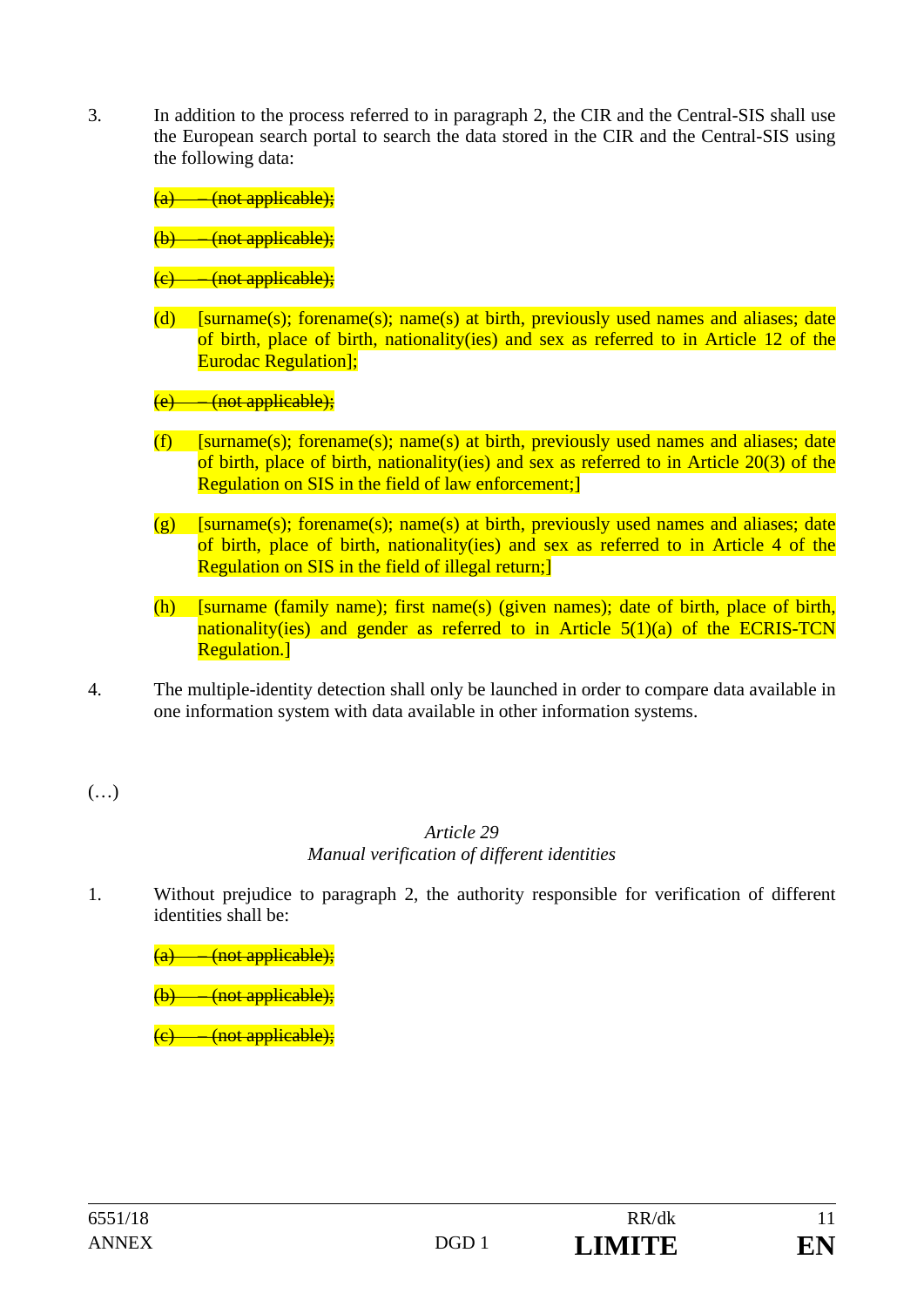- (d) the authority assessing a request for international protection as provided for in the Eurodac Regulation for hits that occurred when assessing such request;
- *(da) the authority competent to collect the data of a third country national or stateless person apprehended in connection with the irregular crossing of an external border provided for in the Eurodac Regulation for hits that occurred when creating or updating data in the Eurodac;*
- *(db) the authority competent to collect the data of a third country national or stateless person found illegally staying in a Member State provided for in the Eurodac Regulation for hits that occurred when creating or updating data in the Eurodac;*
- (e) the SIRENE Bureaux of the Member State for hits that occurred when creating a SIS alert in accordance with the [Regulations on SIS in the field of law enforcement and on SIS in the field of illegal return];
- (f) the central authorities of the convicting Member State for hits that occurred when recording or updating data in the ECRIS-TCN system in accordance with Article 5 of the [ECRIS-TCN Regulation].

The multiple-identity detector shall indicate the authority responsible for the verification of different identities in the identity verification file.

- 2. The authority responsible for the verification of different identities in the identity confirmation file shall be the SIRENE Bureau of the Member State that created the alert where a link is created to data contained:
	- (a) in an alert in respect of persons wanted for arrest or for surrender or extradition purposes as referred to in Article 26 of [the Regulation on SIS in the field of law enforcement];
	- (b) in an alert on missing or vulnerable persons as referred to in Article 32 of [the Regulation on SIS in the field of law enforcement];
	- (c) in an alert on persons sought to assist with a judicial procedure as referred to in Article 34 of [the Regulation on SIS in the field of law enforcement];
	- (d) [in an alert on return in accordance with the Regulation on SIS in the field of illegal return];
	- (e) in an alert on persons for discreet checks, inquiry checks or specific checks as referred to in Article 36 of [the Regulation on SIS in the field of law enforcement];
	- (f) in an alert on unknown wanted persons for identification according to national law and search with biometric data as referred to in Article 40 of [the Regulation on SIS in the field of law enforcement].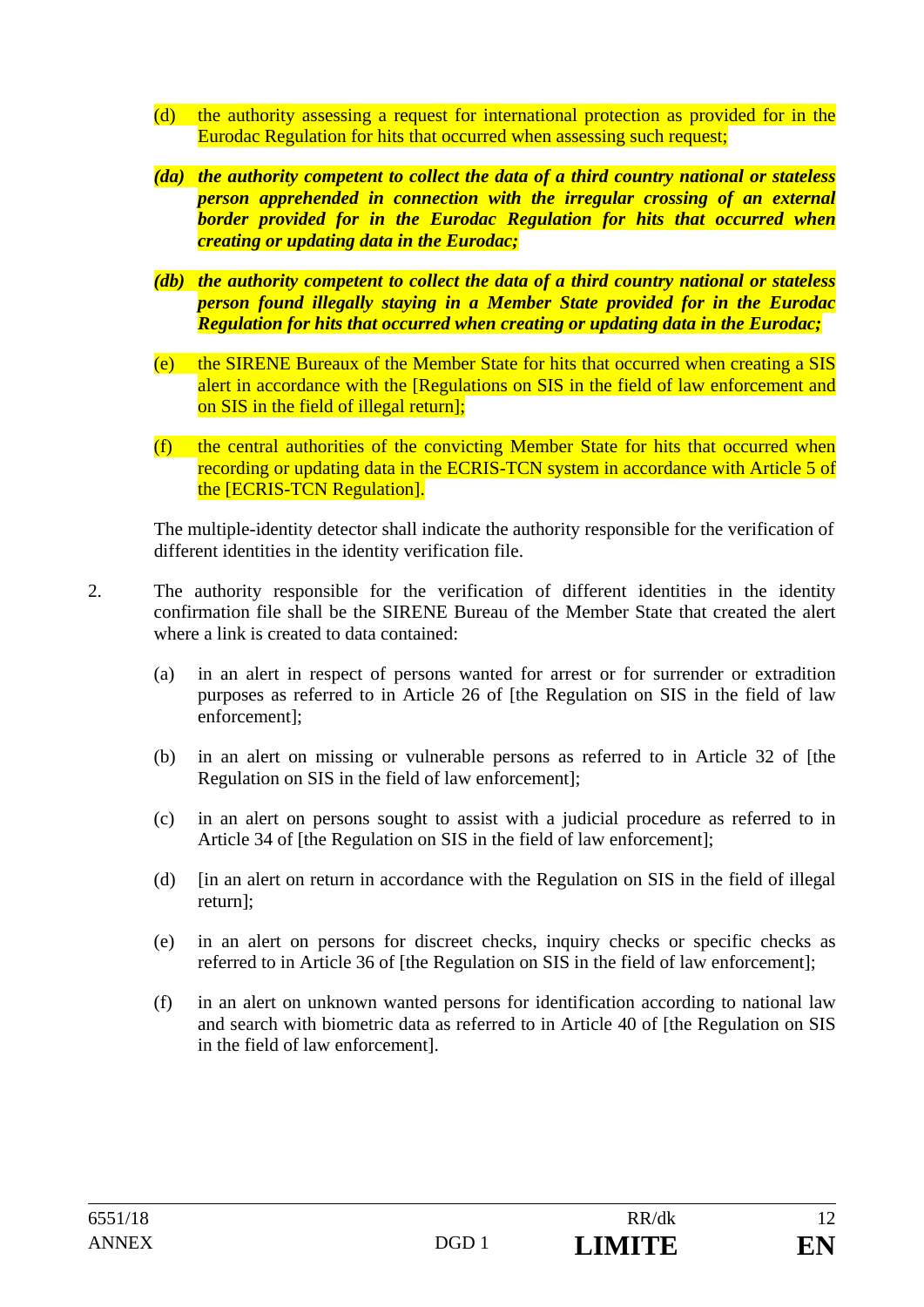3. Without prejudice to paragraph 4, the authority responsible for verification of different identities shall have access to the related data contained in the relevant identity confirmation file and to the identity data linked in the common identity repository and, where relevant, in the SIS, and shall assess the different identities and shall update the link in accordance with Articles 31, 32 and 33 and add it to the identity confirmation file without delay.

## <del>(not applicable).</del>

- 5. Where more than one link is obtained, the authority responsible for the verification of different identities shall assess each link separately.
- 6. Where data reporting a hit was already linked, the authority responsible for the verification of different identities shall take into account the existing links when assessing the creation of new links.

(…)

#### **CHAPTER VI Measures supporting interoperability**

# *Article 37*

## *Data quality*

- 1. eu-LISA shall establish automated data quality control mechanisms and procedures on the data stored in the **SIS, Eurodac, [the ECRIS-TCN system]**, the shared biometric matching service (shared BMS), the common identity repository (CIR) and the multiple-identity detector (MID).
- 2. eu-LISA shall establish common data quality indicators and the minimum quality standards to store data in the **SIS**, Eurodac, [the ECRIS-TCN system], the shared BMS, the CIR and the MID.
- 3. eu-LISA shall provide regular reports on the automated data quality control mechanisms and procedures and the common data quality indicators to the Member States. eu-LISA shall also provide a regular report to the Commission covering the issues encountered and the Member States concerned.
- 4. The details of the automated data quality control mechanisms and procedures and the common data quality indicators and the minimum quality standards to store data in the **SIS**. Eurodac, [the ECRIS-TCN system], the shared BMS, the CIR and the MID, in particular regarding biometric data, shall be laid down in implementing acts. Those implementing acts shall be adopted in accordance with the examination procedure referred to in Article 64(2).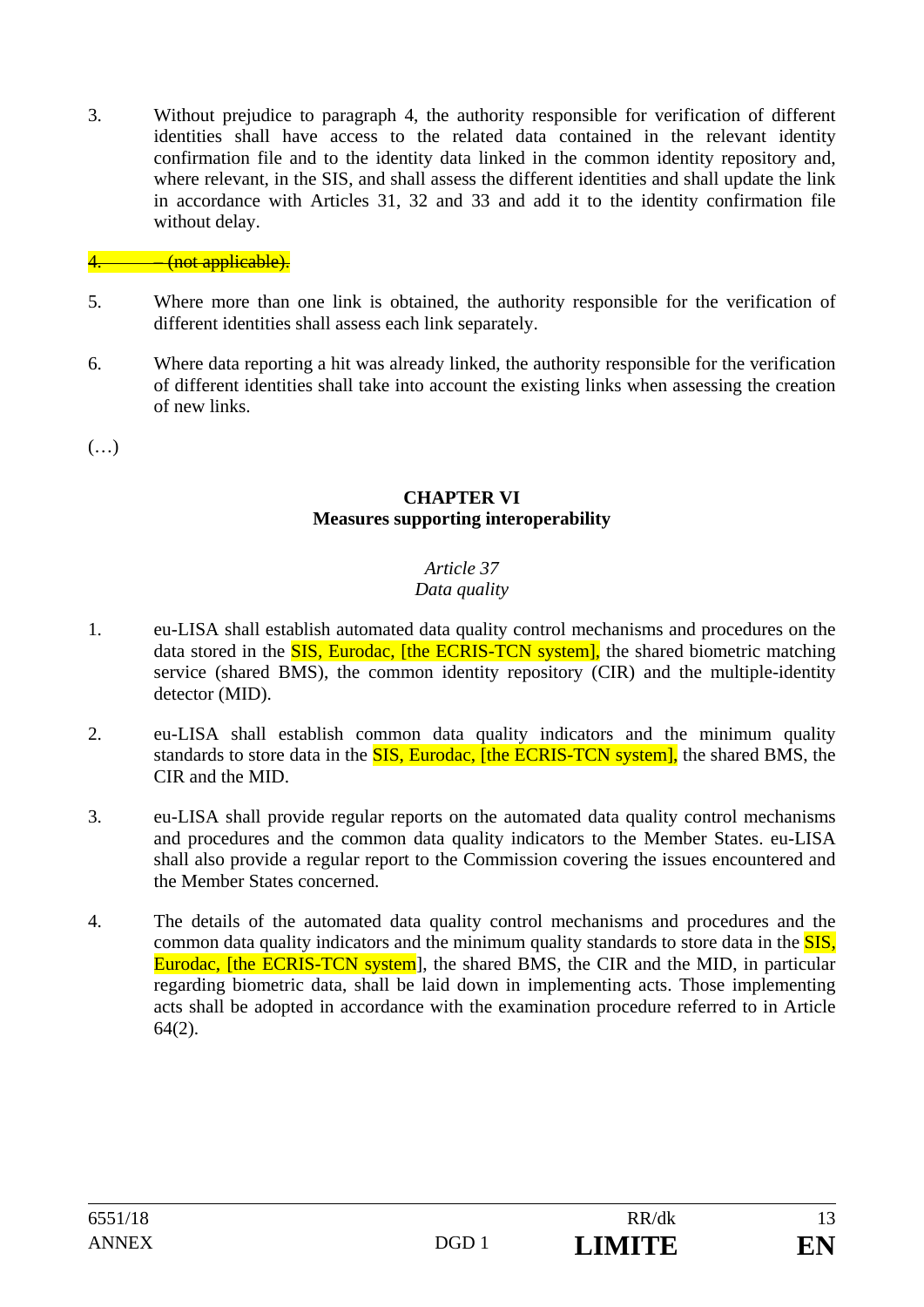5. One year after the establishment of the automated data quality control mechanisms and procedures and common data quality indicators and every year thereafter, the Commission shall evaluate Member State implementation of data quality and shall make any necessary recommendations. The Member States shall provide the Commission with an action plan to remedy any deficiencies identified in the evaluation report and shall report on any progress against this action plan until it is fully implemented. The Commission shall transmit the evaluation report to the European Parliament, to the Council, to the European Data Protection Supervisor and to the European Union Agency for Fundamental Rights established by Council Regulation (EC) No 168/2007.**<sup>1</sup>**

## *Article 38 Universal Message Format*

- 1. The Universal Message Format (UMF) standard is hereby established. The UMF defines standards for certain content elements of cross-border information exchange between information systems, authorities and/or organisations in the field of Justice and Home affairs
- 2. The UMF standard shall be used in the development of the [Eurodac], the [ECRIS-TCN] system], the European search portal, the CIR, the MID and, if appropriate, in the development by eu-LISA or any other EU body of new information exchange models and information systems in the area of Justice and Home Affairs.
- 3. The implementation of the UMF standard may be considered in the SIS and in any existing or new cross-border information exchange models and information systems in the area of Justice and Home Affairs, developed by Member States or associated countries.
- 4. The Commission shall adopt an implementing act to lay down and develop the UMF standard referred to in paragraph 1. Those implementing acts shall be adopted in accordance with the examination procedure referred to in Article 64(2).

 **1** Council Regulation (EC) No 168/2007 of 15 February 2007 establishing a European Union Agency for Fundamental Rights (OJ L 53, 22.2.2007, p. 1).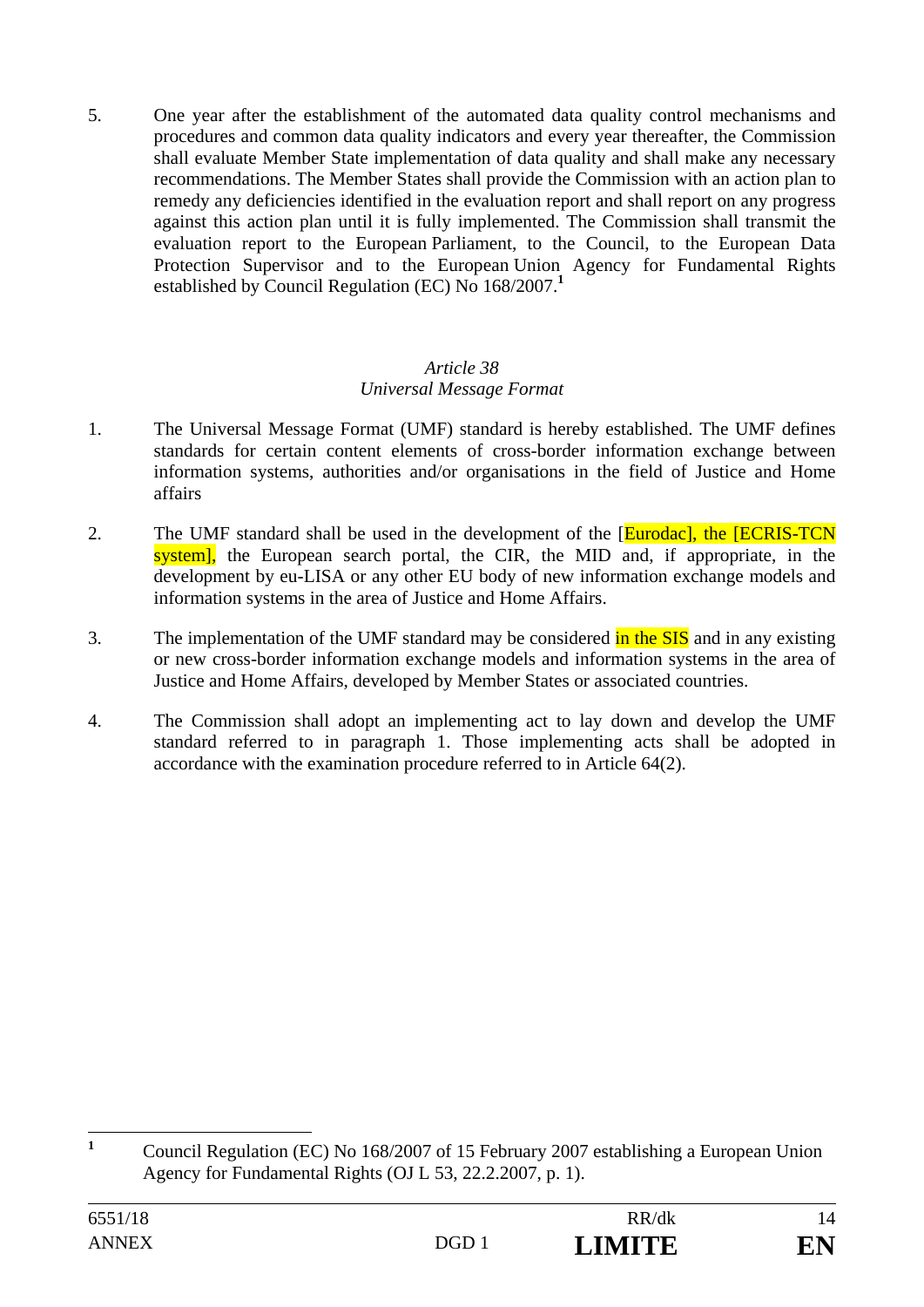#### *Article 39*

## *Central repository for reporting and statistics*

- 1. A central repository for reporting and statistics (CRRS) is established for the purposes of supporting the objectives of Eurodac, the SIS and [the ECRIS-TCN system] and to generate cross-system statistical data and analytical reporting for policy, operational and data quality purposes.
- 2. eu-LISA shall establish, implement and host the CRRS in its technical sites containing the data referred to in [Article 42(8) of the Eurodac Regulation], [Article 71 of the Regulation on SIS in the field of law enforcement] and [Article 30 of the ECRIS-TCN Regulation] logically separated. The data contained in the CRRS shall not enable the identification of individuals. Access to the repository shall be granted by means of secured access through the Trans- European Services for Telematics between Administrations (TESTA) network service with control of access and specific user profiles, solely for the purpose of reporting and statistics, to the authorities referred to in  $[Article 42(8) of the Eurodac Regulation],$ [Article 71 of the Regulation on SIS in the field of law enforcement] and [Article 30 of the ECRIS-TCN Regulation].
- 3. eu-LISA shall render the data anonymous and shall record such anonymous data in the CRRS. The process for rendering the data anonymous shall be automated.
- 4. The CRRS shall be composed of:
	- (a) a central infrastructure, consisting of a data repository enabling the rendering of anonymous data;
	- (b) a secure communication infrastructure to connect the CRRS to the SIS, Eurodac and [the ECRIS-TCN], as well as the central infrastructures of the shared BMS, the CIR and the MID.
- 5. The Commission shall lay down detailed rules on the operation of the CRRS, including specific safeguards for processing of personal data referred to under paragraph 2 and 3 and security rules applicable to the repository by means of implementing acts. Those implementing acts shall be adopted in accordance with the examination procedure referred to in Article 64(2).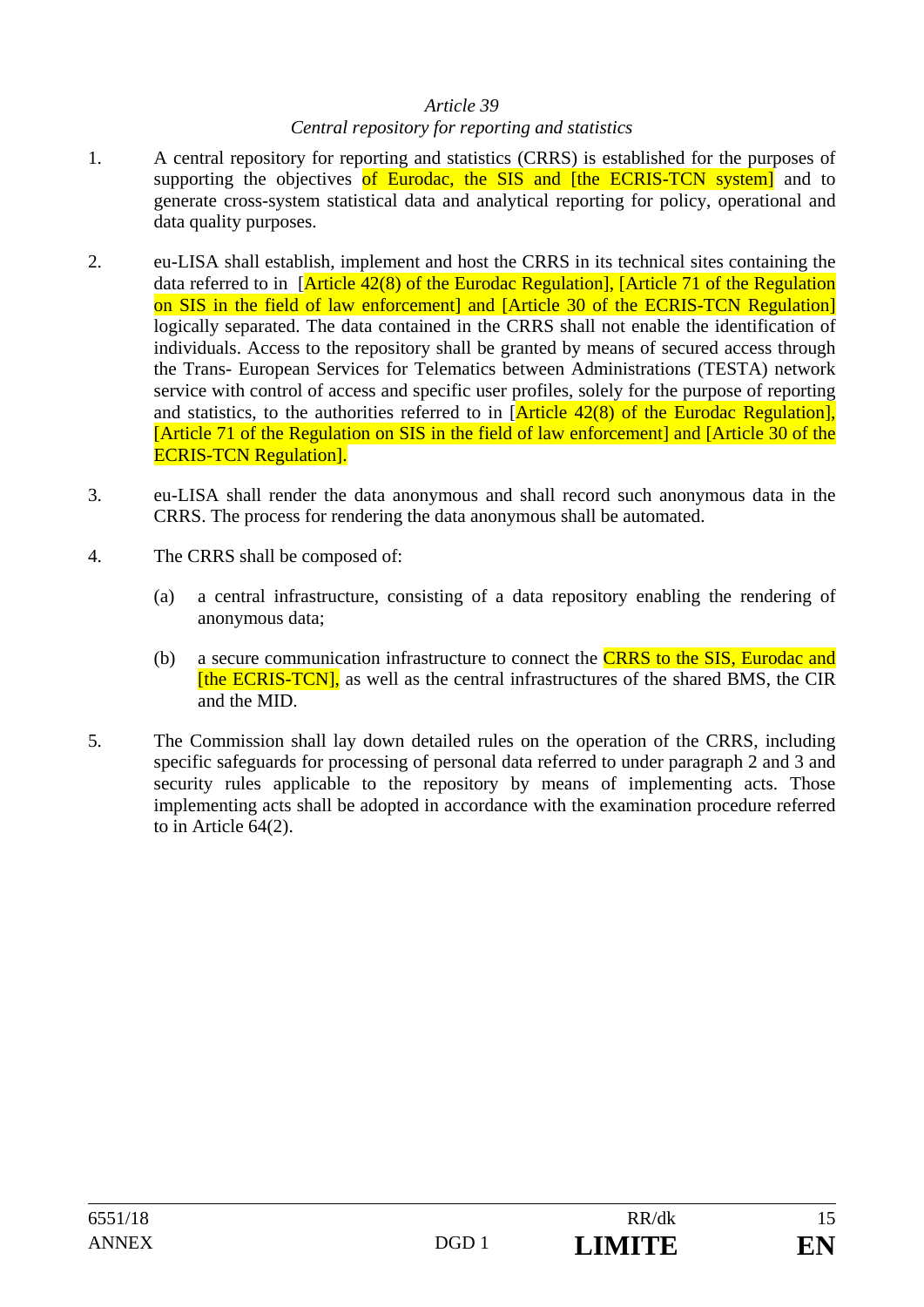## **CHAPTER VII Data protection**

#### *Article 40 Data controller*

- 1. In relation to the processing of data in the shared biometric matching service (shared BMS), the Member State authorities that are controllers for the Eurodac, SIS and [the ECRIS-TCN system] respectively, shall also be considered as controllers in accordance with Article 4(7) of Regulation (EU) 2016/679 in relation to the biometric templates obtained from the data referred to in Article 13 that they enter into respective systems and shall have responsibility for the processing of the biometric templates in the shared BMS.
- 2. In relation to the processing of data in the common identity repository (CIR), the Member State authorities that are controllers for the Eurodac and [the ECRIS-TCN system] respectively, shall also be considered as controllers in accordance with Article 4(7) of Regulation (EU) 2016/679 in relation to data referred to in Article 18 that they enter into respective systems and shall have responsibility for the processing of that personal data in the CIR.
- 3. In relation to the processing of data in the multiple-identity detector:
	- (a) the European Border and Coast Guard Agency shall be considered a data controller in accordance with Article 2(b) of Regulation No 45/2001 in relation to processing of personal data by the ETIAS Central Unit;
	- (b) the Member State authorities adding or modifying the data in the identity confirmation file are also to be considered as controllers in accordance with Article 4(7) of Regulation (EU) 2016/679 and shall have responsibility for the processing of the personal data in the multiple-identity detector;

 $(\ldots)$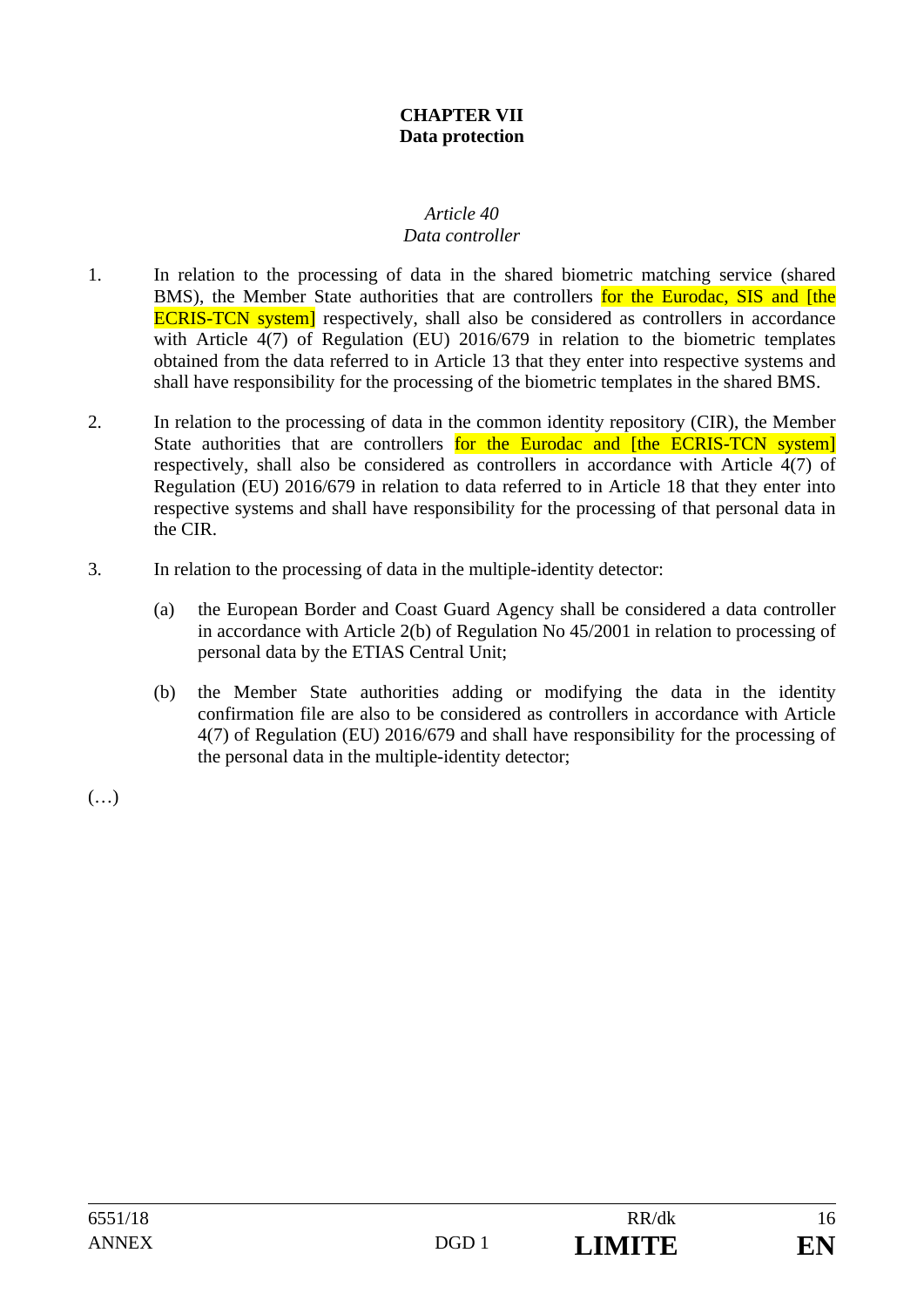## *Article 46 Right of information*

- 1. Without prejudice to the right of information referred to in Articles 11 and 12 of Regulation (EC) 45/2001 and Articles 13 and 14 of Regulation (EU) 2016/679, persons whose data are stored in the shared biometric matching service, the common identity repository or the multiple-identity detector shall be informed by the authority collecting their data, at the time their data are collected, about the processing of personal data for the purposes of this Regulation, including about identity and contact details of the respective data controllers, and about the procedures for exercising their rights of access, rectification and erasure, as well as about the contact details of the European Data Protection Supervisor and of the national supervisory authority of the Member State responsible for the collection of the data.
- 2. Persons whose data is recorded in Eurodac or [the ECRIS-TCN system] shall be informed about the processing of data for the purposes of this Regulation in accordance with paragraph 1 when:

(not applicable);

(not applicable);

(not applicable);

- (d) [an application for international protection *data* is *added* created or updated *modified* in Eurodac in accordance with Articles 40 12, 13 or 14 of the Eurodac Regulation];
- $(e)$  [a data record is created or updated in the ECRIS-TCN system in accordance with Article 5 of the ECRIS-TCN Regulation.]

(…)

# *Article 48*

*Communication of personal data to third countries, international organisations and private parties* 

Personal data stored in or accessed by the interoperability components shall not be transferred or made available to any third country, to any international organisation or to any private party.

 $(\ldots)$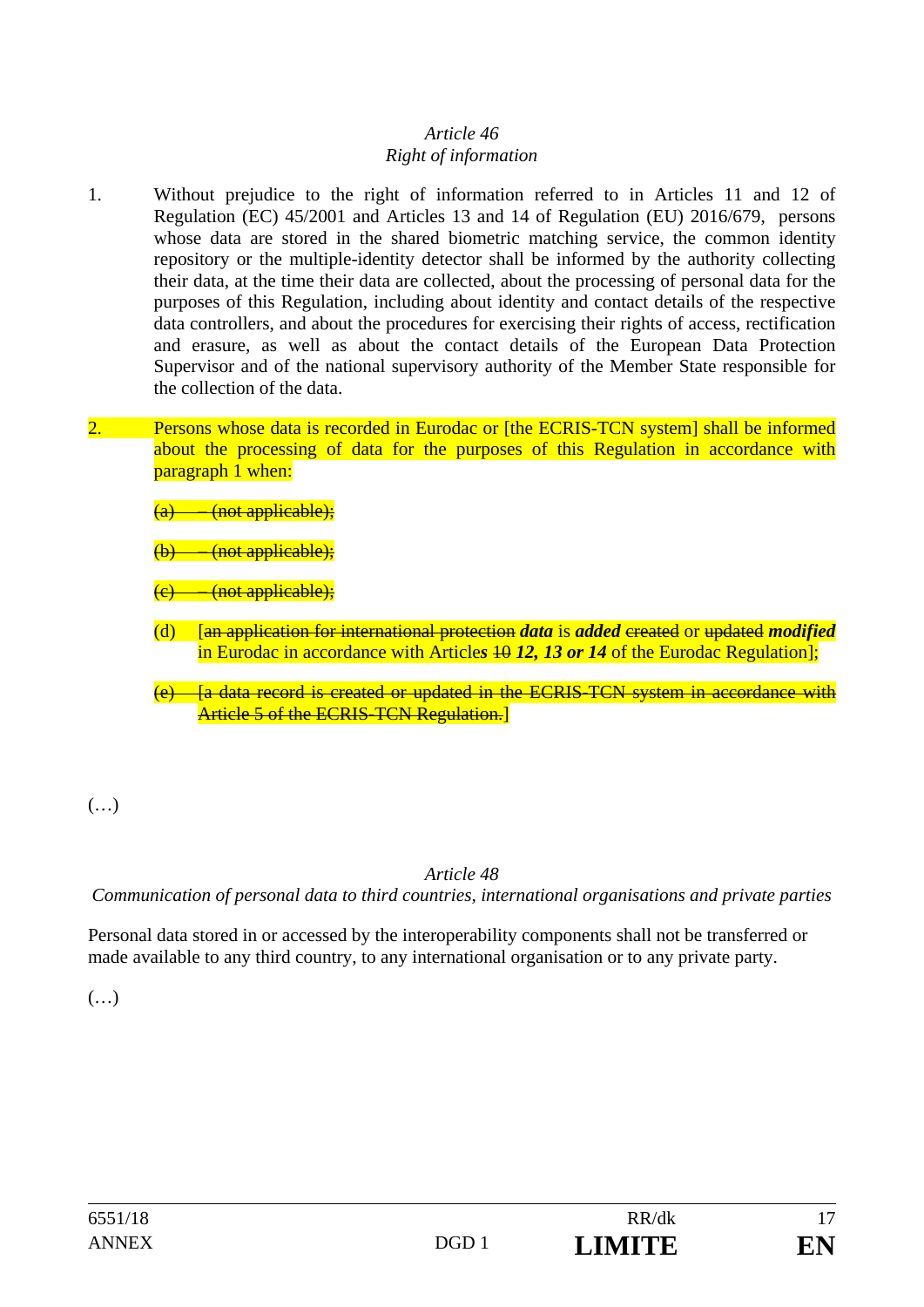## **CHAPTER VIII Responsibilities**

#### *Article 52*

*Responsibilities of eu-LISA during the design and development phase* 

- 1. eu-LISA shall ensure that the central infrastructures of the interoperability components are operated in accordance with this Regulation.
- 2. The interoperability components shall be hosted by eu-LISA in its technical sites and shall provide the functionalities laid down in this Regulation in accordance with the conditions of security, availability, quality and speed referred to in Article 53(1).
- 3. eu-LISA shall be responsible for the development of the interoperability components, for any adaptations required for establishing interoperability between the central systems of the EES, VIS, [ETIAS], SIS, and Eurodac, and [the ECRIS-TCN system], and the European search portal, the shared biometric matching service, the common identity repository and the multiple-identity detector.

eu-LISA shall define the design of the physical architecture of the interoperability components including their communication infrastructures and the technical specifications and their evolution as regards the central infrastructure and the secure communication infrastructure, which shall be adopted by the Management Board, subject to a favourable opinion of the Commission. eu-LISA shall also implement any necessary adaptations to the SIS, Eurodac or [ECRIS-TCN system] deriving from the establishment of interoperability and provided for by this Regulation.

eu-LISA shall develop and implement the interoperability components as soon as possible after the entry into force of this Regulation and the adoption by the Commission of the measures provided for in Articles 8(2), 9(7), 28(5) and (6), 37(4), 38(4), 39(5) and 44(5).

The development shall consist of the elaboration and implementation of the technical specifications, testing and overall project coordination.

(…)

## *Article 54a Responsibilities of Europol*

- 1. Europol shall ensure processing of the queries by the ESP to the Europol data and shall accordingly adapt its Querying Europol Systems (QUEST) interface for basic protection level (BPL) data.
- 2. Europol shall be responsible for the management of, and arrangements for, its duly authorised staff to use and access respectively the ESP and the CIR in accordance with this Regulation and the creation and regular update of a list of those staff and their profiles.

(…)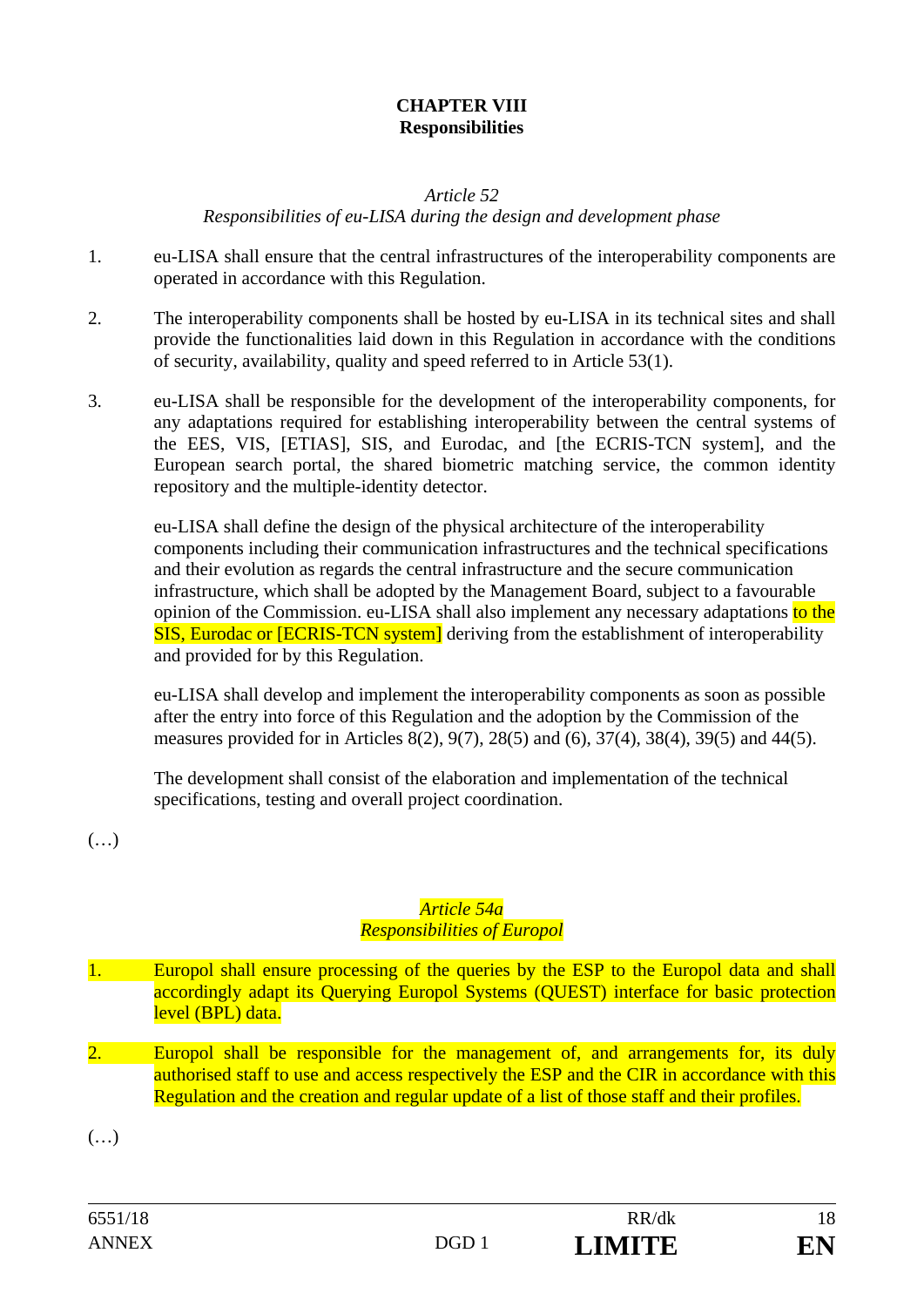## **CHAPTER IX Final provisions**

#### *Article 56 Reporting and statistics*

- 1. The duly authorised staff of the competent authorities of Member States, the Commission and eu-LISA shall have access to consult the following data related to the European search portal (ESP), solely for the purposes of reporting and statistics without enabling individual identification:
	- (a) number of queries per user of the ESP profile;

 $(b)$  – (not applicable).

- 2. The duly authorised staff of the competent authorities of Member States, the Commission and eu-LISA shall have access to consult the following data related to the common identity repository, solely for the purposes of reporting and statistics without enabling individual identification:
	- (a) number of queries for the purposes of Articles 20, 21 and 22;
	- (b) nationality, sex and year of birth of the person;
	- (c) the type of the travel document and the three-letter code of the issuing country;
	- (d) the number of searches conducted with and without biometric data.
- 3. The duly authorised staff of the competent authorities of Member States, the Commission and eu-LISA shall have access to consult the following data related to the multiple-identity detector, solely for the purposes of reporting and statistics without enabling individual identification:
	- (a) nationality, sex and year of birth of the person;
	- (a) the type of the travel document and the three-letter code of the issuing country;
	- (b) the number of searches conducted with and without biometric data;
	- (c) the number of each type of link.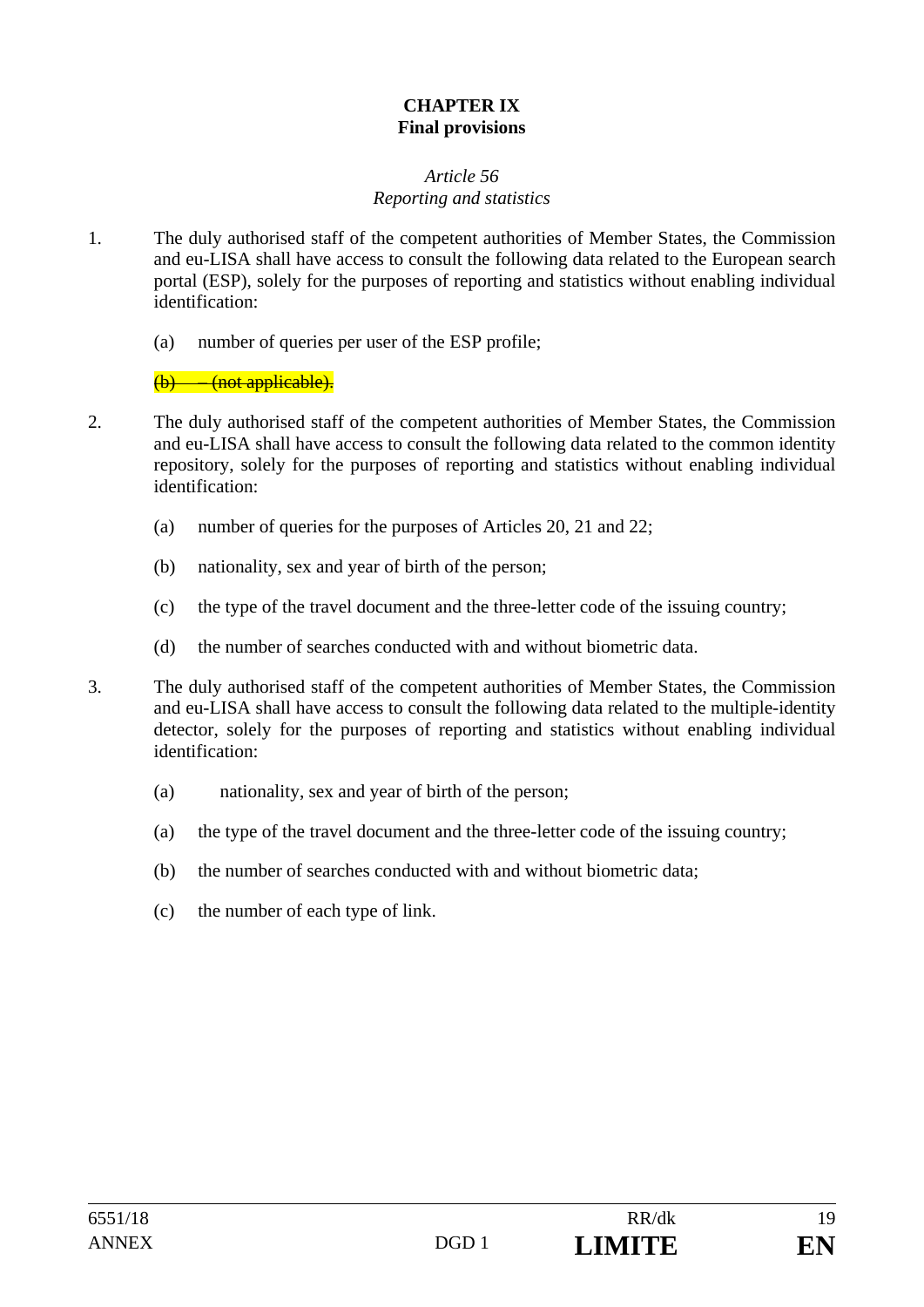- 4. The duly authorised staff of the European Border and Coast Guard Agency established by Regulation (EU) 2016/1624 of the European Parliament and of the Council<sup>2</sup> shall have access to consult the data referred to in paragraphs 1, 2 and 3 for the purpose of carrying out risk analyses and vulnerability assessments as referred to in Articles 11 and 13 of that Regulation.
- 5. For the purpose of paragraph 1 of this Article, eu-LISA shall store the data referred to in paragraph 1 of this Article in the central repository for reporting and statistics referred to in Chapter VII of this Regulation. The data included in the repository shall not enable the identification of individuals, but it shall allow the authorities listed in paragraph 1 of this Article to obtain customisable reports and statistics to enhance the efficiency of border checks, to help authorities processing visa applications and to support evidence-based policymaking on migration and security in the Union.

 $(\ldots)$ 

*Article 58* 

*Transitional period applicable to the provisions on access to the common identity repository for law enforcement purposes* 

Article 22 shall apply from the date of the start of operations referred to in Article 62(1).

## *Article 59*

## *Transitional period for the multiple-identity detection*

1. For a period of one year following the notification by eu-LISA of the completion of the test referred to in Article 62(1)(b) regarding the multiple-identity detector (MID) and before the start of operations of the MID, the ETIAS Central Unit as referred to in [Article 33(a) of Regulation (EU) 2016/1624] shall be responsible for carrying out a multiple-identity detection between the data stored in the VIS, Eurodac and the SIS. The multiple-identity detections shall be carried out using only biometric data in accordance with Article 27(2) of this Regulation.

 **2**

Regulation (EU) 2016/1624 of the European Parliament and of the Council of 14 September 2016 on the European Border and Coast Guard and amending Regulation (EU) 2016/399 of the European Parliament and of the Council and repealing Regulation (EC) No 863/2007 of the European Parliament and of the Council, Council Regulation (EC) No 2007/2004 and Council Decision 2005/267/EC (OJ L 251, 16.9.2016, p. 1).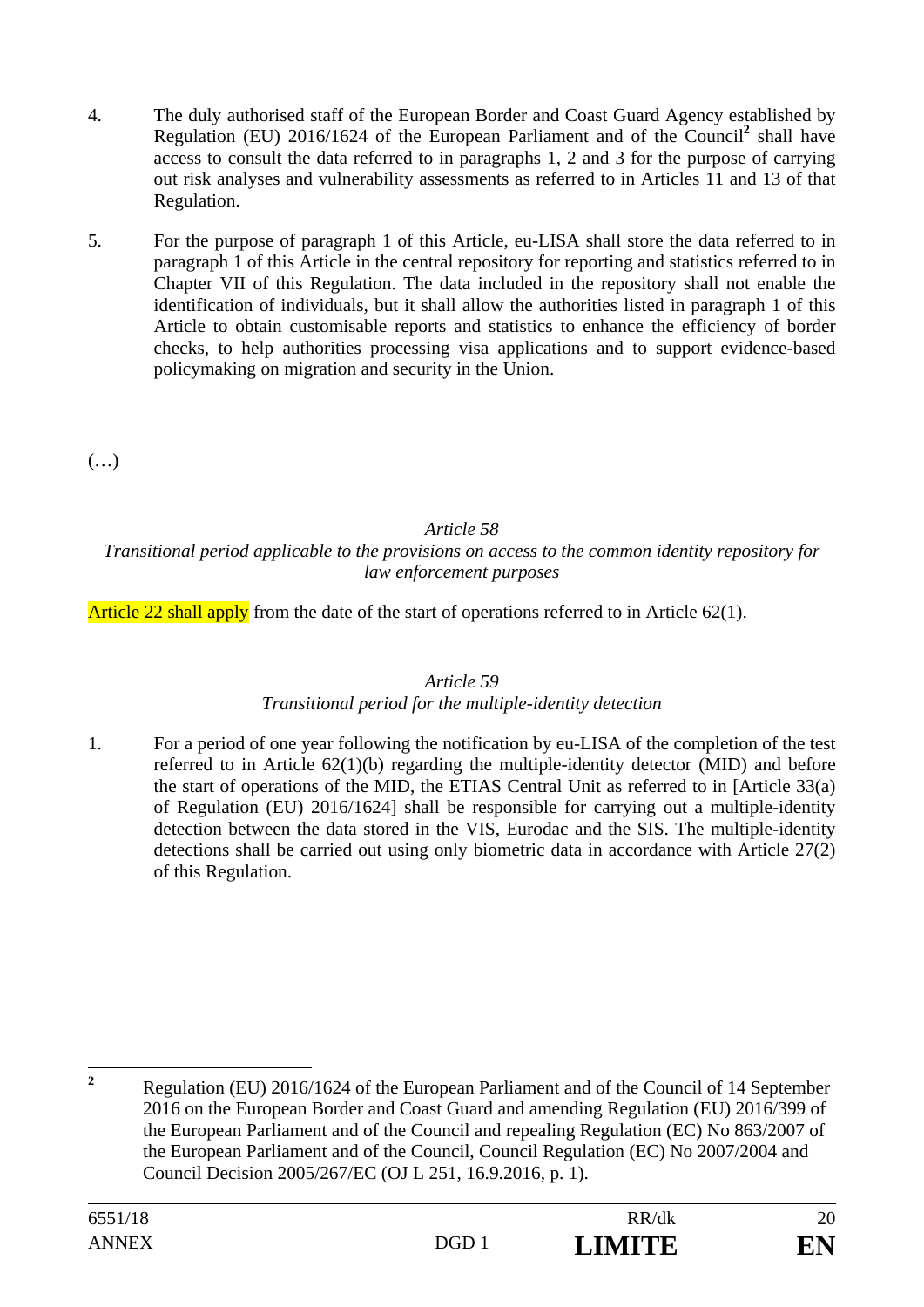2. Where the query reports one or several hit(s) and the identity data of the linked files is identical or similar, a white link shall be created in accordance with Article 33.

Where the query reports one or several hit(s) and the identity data of the linked files cannot be considered as similar, a yellow link shall be created in accordance with Article 30 and the procedure referred to in Article 29 shall apply.

Where several hits are reported, a link shall be created to each piece of data triggering the hit.

- 3. Where a yellow link is created  $\frac{1}{2}$  in accordance with paragraph 3, the MID shall grant access to the identity data present in the different information systems to the ETIAS Central Unit.
- 4. Where a link is created to an alert in the SIS, other than a refusal of entry alert or an alert on a travel document reported lost, stolen or invalidated in accordance with Article 24 of the Regulation on SIS in the field of border checks and Article 38 of the Regulation on SIS in the field of law enforcement respectively, the MID shall grant access to the identity data present in the different information systems to the SIRENE Bureau of the Member State that created the alert.
- 5. The ETIAS Central Unit or the SIRENE Bureau of the Member State that created the alert shall have access to the data contained in the identity confirmation file and shall assess the different identities and shall update the link in accordance with Articles 31, 32 and 33 and add it to the identity confirmation file.
- 6. eu-LISA shall assist where necessary the ETIAS Central Unit in carrying out the multipleidentity detection referred to in this Article.

(…)

#### *Article 68 Monitoring and evaluation*

- 1. eu-LISA shall ensure that procedures are in place to monitor the development of the interoperability components in light of objectives relating to planning and costs and to monitor the functioning of the interoperability components in light of objectives relating to the technical output, cost-effectiveness, security and quality of service.
- 2. By [*Six months after the entry into force of this Regulation* OPOCE, please replace with the actual date] and every six months thereafter during the development phase of the interoperability components, eu-LISA shall submit a report to the European Parliament and the Council on the state of play of the development of the interoperability components. Once the development is finalised, a report shall be submitted to the European Parliament and the Council explaining in detail how the objectives, in particular relating to planning and costs, were achieved as well as justifying any divergences.
- 3. For the purposes of technical maintenance, eu-LISA shall have access to the necessary information relating to the data processing operations performed in the interoperability components.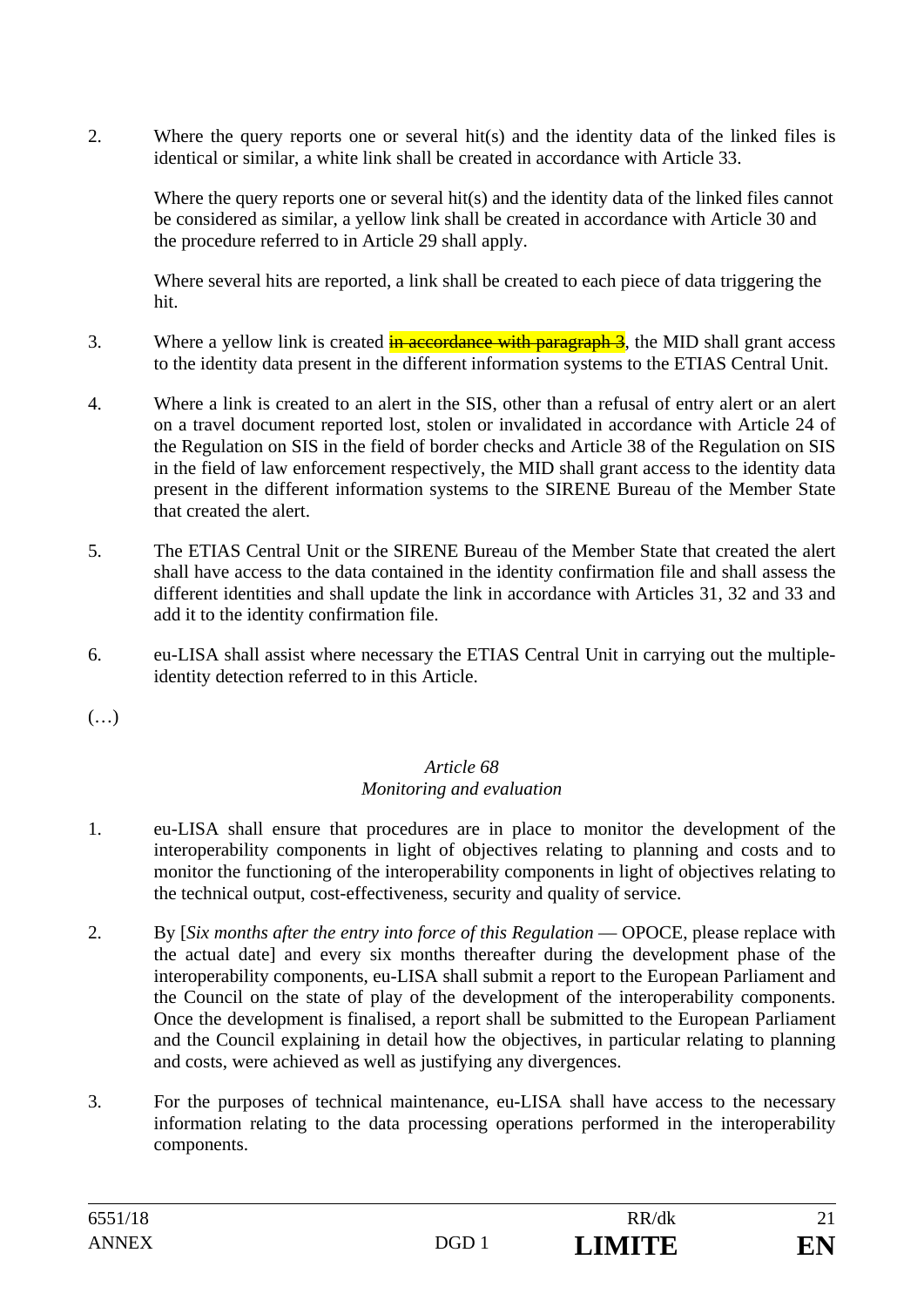- 4. Four years after the start of operations of each interoperability component and every four years thereafter, eu-LISA shall submit to the European Parliament, the Council and the Commission a report on the technical functioning of the interoperability components, including the security thereof.
- 5. In addition, one year after each report from eu-LISA, the Commission shall produce an overall evaluation of the components, including:
	- (a) an assessment of the application of this Regulation;
	- (b) an examination of the results achieved against objectives and the impact on fundamental rights;
	- (c) an assessment of the continuing validity of the underlying rationale of the interoperability components;
	- (d) an assessment of the security of the interoperability components;
	- (e) an assessment of any implications, including any disproportionate impact on the flow of traffic at border crossing points and those with a budgetary impact on the Union budget.

The evaluations shall include any necessary recommendations. The Commission shall transmit the evaluation report to the European Parliament, to the Council, to the European Data Protection Supervisor and to the European Union Agency for Fundamental Rights established by Council Regulation (EC) No 168/2007.**<sup>3</sup>**

- 6. The Member States and Europol shall provide eu-LISA and the Commission with the information necessary to draft the reports referred to in paragraphs 4 and 5. This information shall not jeopardise working methods or include information that reveals sources, staff members or investigations of the designated authorities.
- 7. eu-LISA shall provide the Commission with the information necessary to produce the evaluations referred to in paragraph 5.

 **3** Council Regulation (EC) No 168/2007 of 15 February 2007 establishing a European Union Agency for Fundamental Rights (OJ L 53, 22.2.2007, p. 1).